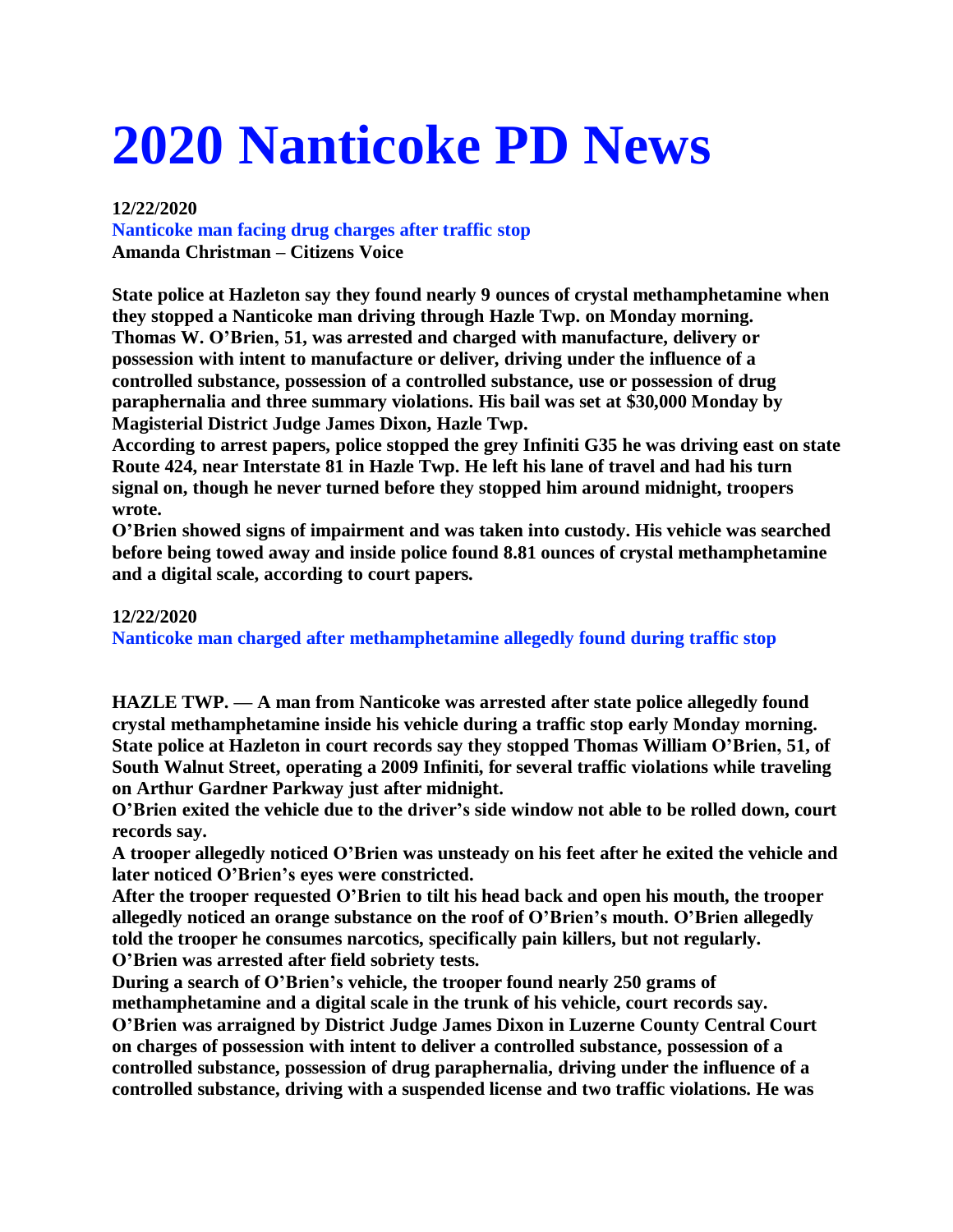**jailed at the county correctional facility for lack of \$30,000 bail.**

## **12/10/2020**

**Wanted Nanticoke man arrested on drug charges**

**The U.S. Marshals Fugitive Task Force arrested a man early Wednesday morning who had an arrest warrant out against him stemming from narcotics trafficking charges. Josh Parsons, 27, of Nanticoke was arrested and charged with multiple drug-related offenses stemming from a narcotics investigation conducted by the Luzerne County District Attorney's Drug Task Force and the Hanover Township Narcotics unit. The charges were initially filed on Sept. 18.**

**According to a post on the Hanover Township Police Department's Facebook page: Authorities from the Fugitive Task Force took Parsons into custody at his South Hanover Street residence around 7 a.m. on Tuesday morning. Parsons had an arrest warrant issued against him by the Hanover Township Police Department on felony narcotics charges. Parsons was arraigned on Tuesday in front of Magisterial District Judge Joseph Halesey and charged with two counts of possession of a controlled substance with intent to deliver. The suspect also had a Failure to Appear bench warrant out against him in relation to a 2019 Drug Task Force case involving the delivery of crystal meth in Hanover Township. Parsons was lodged at the Luzerne County Correctional Facility for failure to post \$25,000 in bail, and he'll await a preliminary hearing set for Dec. 14.**

# **12/5/2020 Police: Man drove off with motorized shopping cart from supermarket Bob Kalinowski – Citizens Voice**

**A Hanover Twp. man was arrested earlier this week on theft charges for driving away with a Weis Market motorized shopping cart in Nanticoke, according to arrest papers. Police say they were able to identify Joseph McManus, 27, as the culprit because he used his Weis Shoppers Club Card when buying a bag of donuts at the store prior to fleeing on the cart.**

**Arrest papers say McManus drove around the store in the motorized cart on Oct. 22 to make his purchase and drove the vehicle away from the store.**

**After the cart was discovered missing, police said they tried to locate the vehicle, valued at \$1,245, but were unsuccessful.**

**Investigators said an asset protection officer told them the shopper's card used by the person who stole the cart belonged to McManus. Police said social media and driver's license photos of McManus matched the person who took the cart.**

**McManus, of Boland Avenue, was charged with theft and unauthorized use of automobiles and other vehicles. He was arraigned Wednesday by Magisterial District Judge Joseph Spagnuolo, who ordered McManus jailed in the Luzerne County Correctional Facility in lieu of \$10,000 percentage bail.**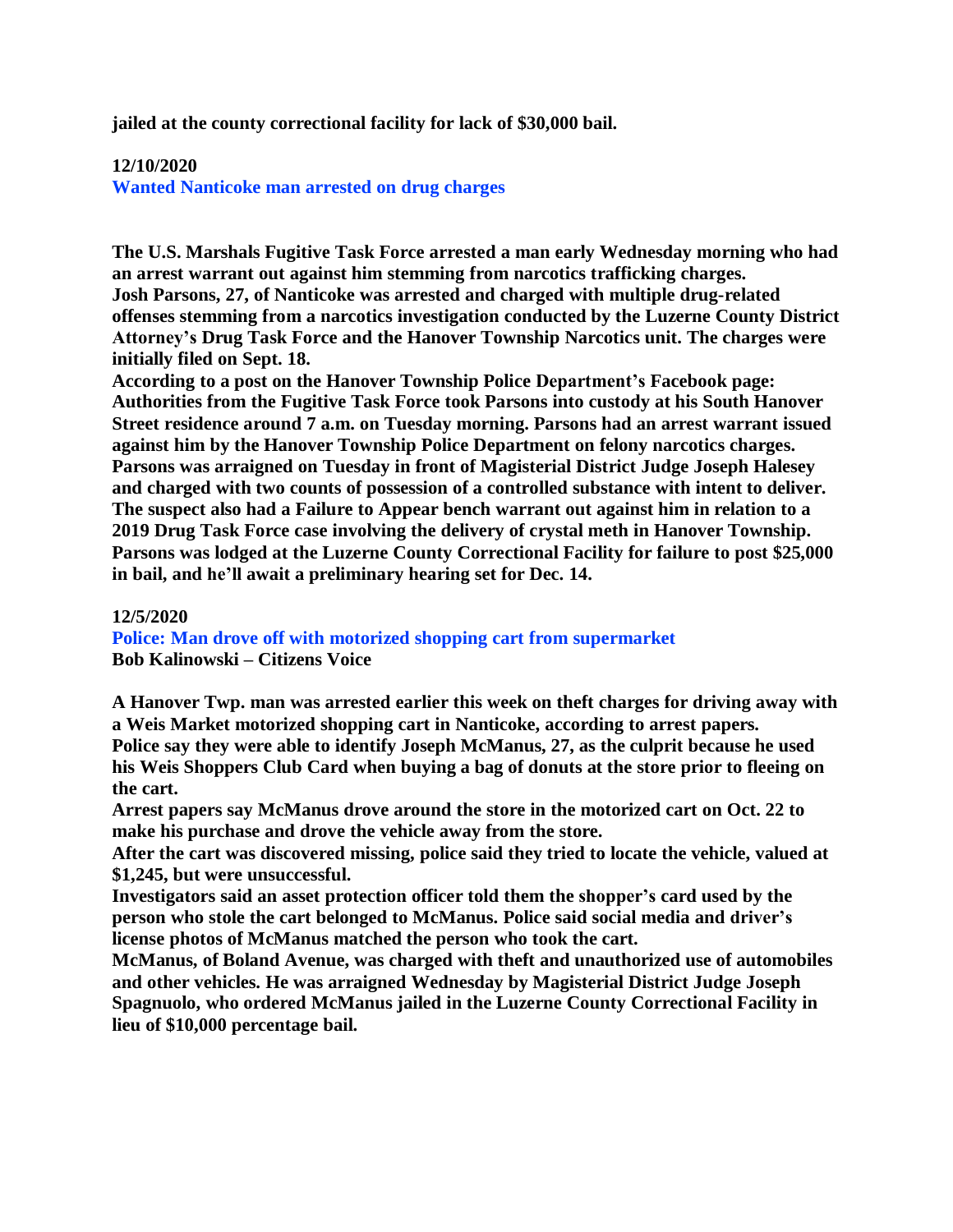#### **12/2/2020**

**Nanticoke police arrest man on burglary, drug possession charges Ed Lewis**

**City police arrested Jason Joseph Wojciechowski, 21, on charges he burglarized and ransacked a business and trespassed at another business on Tuesday.**

**Police allege surveillance cameras inside Reilly Finishing on Alden Road recorded a man forcing open a garage door at 4:35 a.m., and walking around inside stealing copper racks. The man placed the copper racks in a box and left out a door, according to court records. Police identified Wojciechowski as the man in the surveillance footage.**

**Hours later, police responded to a suspicious person trespassing within a fenced area at Pinnicle Roofing Inc. on Hay Street at about 2:40 p.m.**

**An employee at the roofing business told an officer the man walked toward the Apollo Circle apartment complex where they encountered Wojciechowski attempting to open a garage door.**

**When the officer pulled up, Wojciechowski attempted to hide behind a parked vehicle. Police allege Wojciechowski was in possession of numerous types of jewelry, coins, pills, drug packaging wrappers, a prescription bottle in another person's name and small box of Froot Loops cereal.**

**Wojciechowski told the officer he "Took meth, but I only took a little, little bit," according to court records.**

**He was treated at Wilkes-Barre General Hospital.**

**Police charged Wojciechowski with two counts of theft and one count each of burglary, criminal trespass and disorderly conduct for the alleged incident at Reilly Finishing, and with criminal trespass, defiant trespass, disorderly conduct, public drunkenness, possession of a controlled substance, misbranding a controlled substance and possession of drug paraphernalia for the alleged incident at Pinnicle Roofing.**

**District Judge Matthew C. Christopher arraigned Wojciechowski on Wednesday and jailed him at the Luzerne County Correctional Facility for lack of \$35,000 total bail.**

## **11/16/2020**

**Child sexual assault charges dismissed against Nanticoke man**

**A state appellate court last week dismissed felony sexual assault related charges against a Nanticoke man citing a hearsay testimony rule recently overturned by the state Supreme Court.**

**The dismissal of seven child sex assault charges against Jayson S. Montanez, 34, doesn't mean he will be released from prison.**

**Montanez, who resided in the 200 block of West Church Street when he was arrested in November 2014, is serving a state prison sentence of 18 months to three years imposed in March 2019 by Luzerne County President Judge Michael T. Vough after he admitted to possessing child pornography on his cell phone, according to court records.**

**Montanez is listed as a sexual offender on the state police Megan's Law website and will be required to register his address for 15 years when released from prison.**

**Nanticoke police charged Montanez in November 2014 with two counts each of involuntary**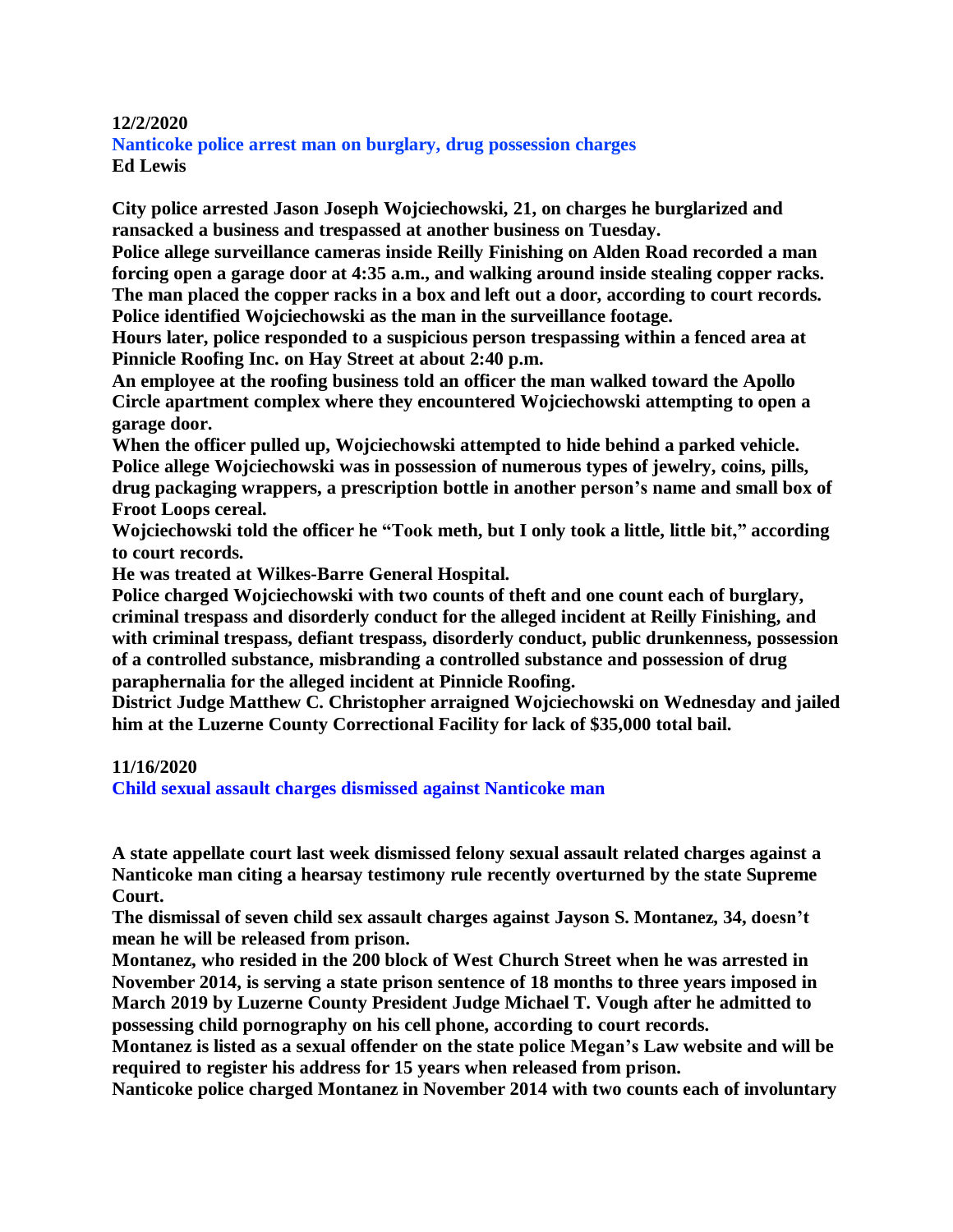**deviate sexual intercourse, aggravated indecent assault, indecent assault and a single count of corruption of minors alleging he abused a girl hundreds of times between 2012 and July 2014.**

**Those charges were forwarded to county court following a preliminary hearing held Jan. 12, 2015, where prosecutors presented one witness, a caseworker from Luzerne County Children and Youth Services.**

**Montanez appealed the child sex assault case claiming prosecutors relied on hearsay evidence at the preliminary hearing.**

**At the time of Montanez' appeal in 2016, which was denied, judges followed a Superior Court's 2015 ruling that was known as the "Ricker Rule," which allowed hearsay testimony to establish cases at the preliminary hearing level.**

**In July 2020, the state Supreme Court overturned the Ricker Rule giving the opinion that hearsay evidence is admissible so long as it is not the only evidence presented at the preliminary hearing.**

**The state's highest appellate court permitted Montanez's appeal to go forward and advised the state Superior Court to review his appeal.**

**"As a result of this change in the law, on Sept. 9, 2020, the Supreme Court granted (Montanez) petition for allowance of appeal and remand this case for our consideration," the Superior Court ruled Nov. 10.**

**The Superior Court opined, "It is undisputed that (prosecutors) presented only hearsay evidence at (Montanez) preliminary hearing. (Prosecutors) failed to sustain its burden to establish all elements of all of the crimes charges for purposes of establishing prima facie case at the preliminary hearing. We, therefore, reverse the trial court's order….and dismiss the charges against him."**

**Prosecutors have the option to refile the child sexual assault charges against Montanez.**

# **11/14/2020**

**Unruly casino guest arrested on drug charges James Halpin – Citizens Voice**

**A Nanticoke man wanted for violating a protection-from-abuse order was arrested at Mohegan Sun Pocono early Friday after becoming aggressive with security officers while high on drugs, according to Plains Twp. police.**

**Police say William Lee Lewis, 38, was arrested around 1:30 a.m. after becoming disorderly and aggressive with officers.**

**Lewis was acting erratically and police say they determined he was under the influence of a controlled substance.**

**After determining Lewis was wanted on a warrant for violating a PFA order, police searched Lewis and found him in possession of crystal methamphetamine, according to police.**

**Lewis was charged with drug possession, possession of drug paraphernalia, disorderly conduct and public intoxication.**

**He was released on \$10,000 unsecured bail with a preliminary hearing scheduled for Nov. 25.**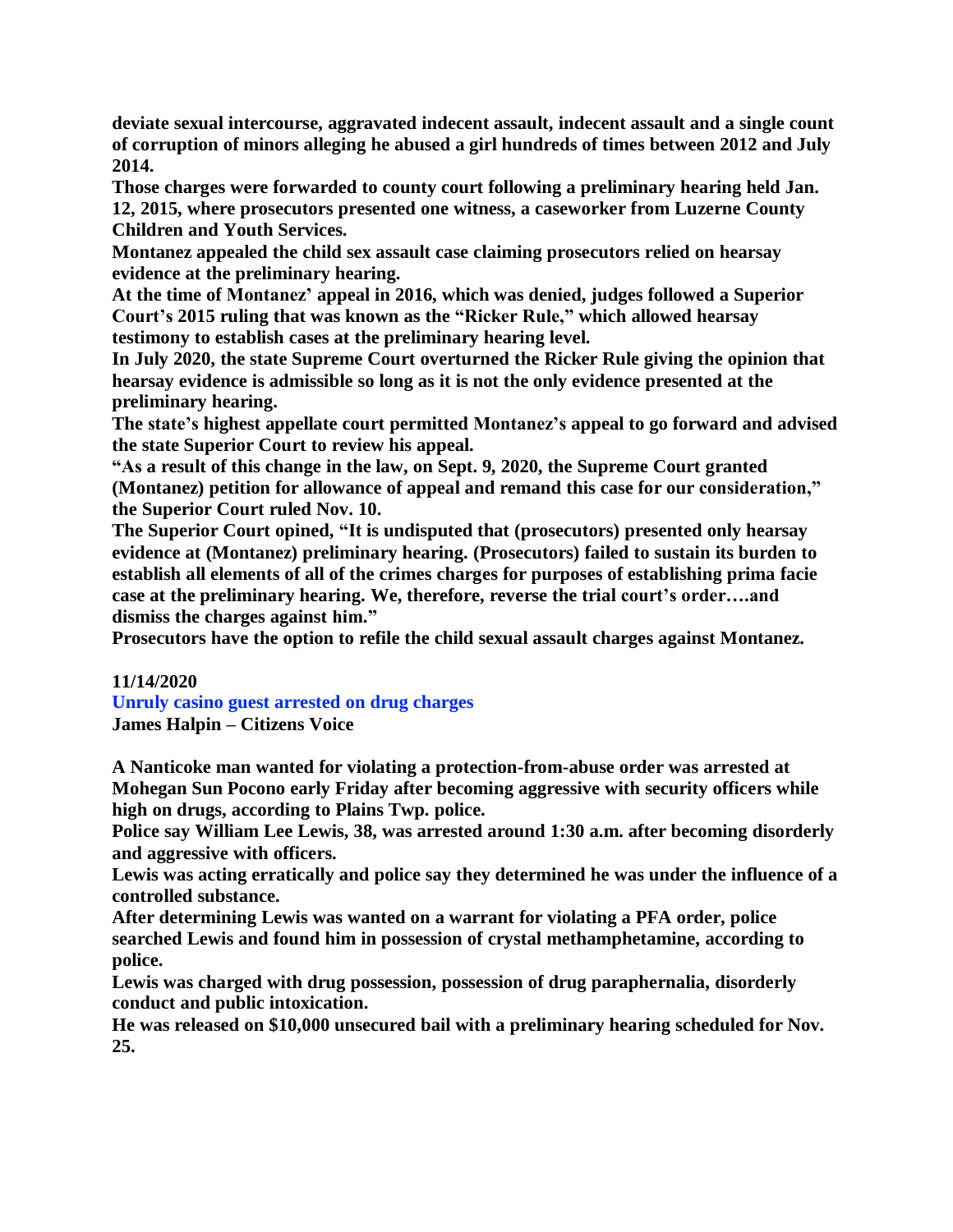## **11/10/2020**

**Nanticoke pair charged with dealing fentanyl James Halpin – Citizens Voice**

**Two Nanticoke residents are facing drug-trafficking charges after a search of their home turned up hundreds of packets of fentanyl Monday morning, according to police. Tedd O. Eldridge, 43, and Stephanie Danko, 31, were arrested when Hanover Twp. and Nanticoke police descended on their home on Lincoln Avenue around 7:10 a.m. Monday. A search turned up more than \$12,000 in cash, 887 packets of fentanyl stamped "New Law," a stolen gun, marijuana, cellphones and digital scales, police said.**

**They were both charged with drug trafficking and drug possession. Eldridge was also charged with receiving stolen property, possessing drug paraphernalia and illegally possessing a firearm.**

**Magisterial District Judge Donald L. Whittaker arraigned the pair Monday morning and set bail at \$250,000 each. They were being held at the Luzerne County Correctional Facility with a preliminary hearing set for Nov. 25.**

## **11/1/2020**

**2 arrested, drugs and cash seized after alleged drug deal Steve Mocarsky – Citizens Voice**

**HANOVER TWP. — Law enforcement officers arrested two people after an alleged drug deal Saturday and seized crack cocaine, marijuana and thousands of dollars during a subsequent search.**

**Jeffrey Hawthorne, 35, of West Green Street, Nanticoke, and Nicole Tonte, 42, of Dana Street, Forty Fort, face drug charges as a result of a joint narcotics operation conducted by the Pennsylvania Office of Attorney General's Bureau of Narcotic Investigations (Region 8), the Luzerne County Drug Task Force and the Hanover Township Police Department Narcotics Unit.**

**Police say Hawthorne was contacted Friday to deliver an ounce of crack cocaine to a parking lot off the Sans Souci Parkway in Hanover Twp. He and Tonte were taken into custody after the delivery of crack cocaine was made.**

**Narcotics agents and officers served a search warrant at Hawthorne's residence and Hanover Township's narcotics K-9 Rok led officers to the seizure of crack cocaine, marijuana and over \$6,000 in U.S. currency. In total, over \$9000 was seized during the operations conducted Friday, township police said.**

**Police also discovered that Hawthorne had an outstanding felony arrest warrant from the Nanticoke City Police Department for delivery of crack cocaine and also is on New York State parole.**

**Police said Hawthorne and Tonye both were charged with criminal conspiracy to deliver crack cocaine and that Hawthorne also was charged with delivery of a Schedule II controlled substance, crack cocaine; possession with the intent to deliver crack cocaine; and possession of crack cocaine.**

**They were arraigned before Magisterial District Judge Joseph Carmody, and who set Hawthorne's bail at \$50,000 straight cash on the new charges and \$25,000 straight cash on the Nanticoke arrest warrant. Hawthorne was jailed at the Luzerne County Correctional**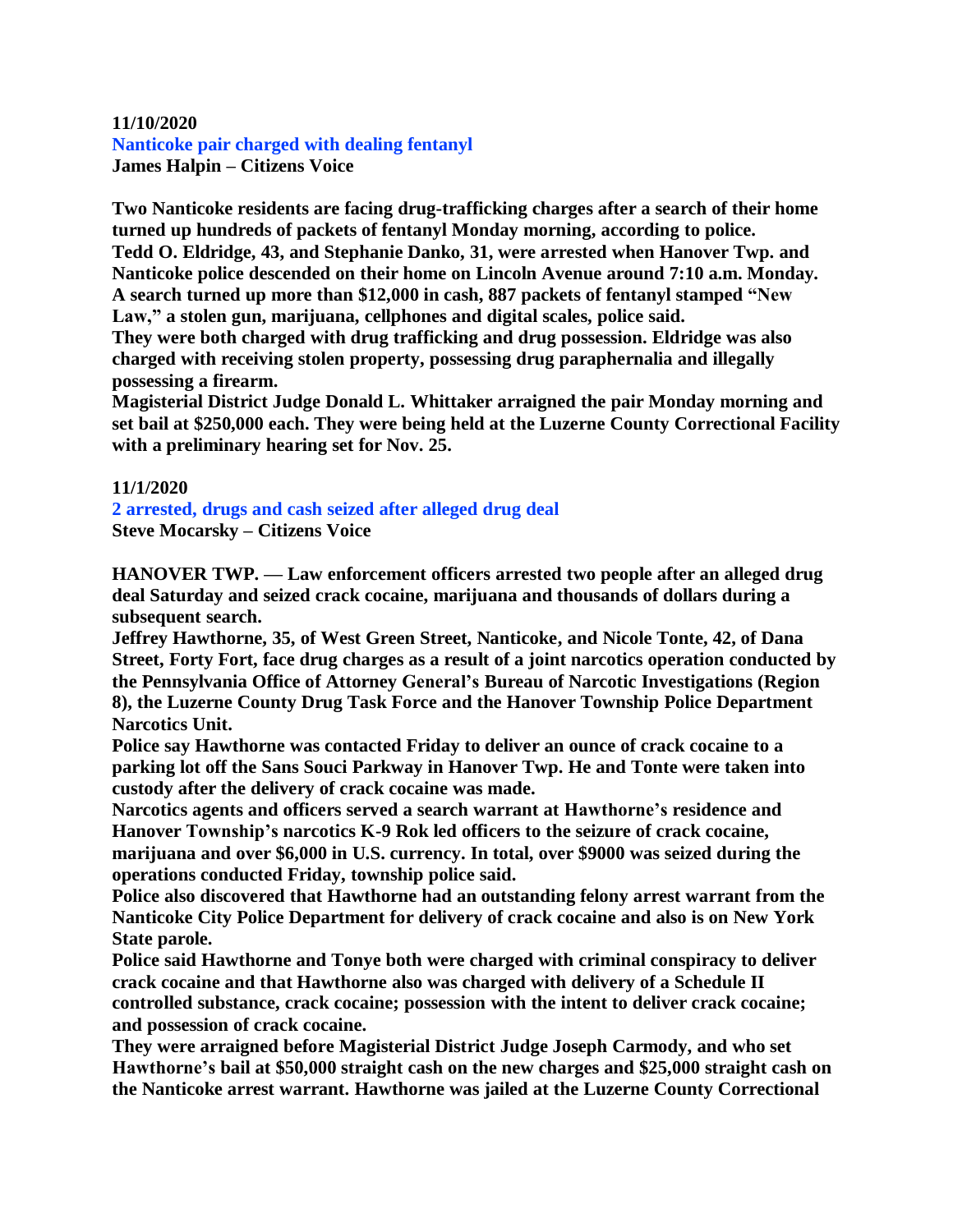**Facility and Tonte was released on \$10,000 unsecured bail. Their preliminary hearings are set for 8:30 a.m. Nov. 18 before Carmody.**

## **10/28/2020**

**Capital murder case delayed amid COVID-19 concerns James Halpin – Citizens Voice**

**The long-delayed capital murder trial of Anthony Spudis was put off another eight months on Tuesday, with his defense citing difficulties preparing for trial amid the COVID-19 pandemic.**

**Spudis, 38, is charged with robbing and murdering 97-year-old Gertrude Price, whose family found her body in her bed at 23 E. Grand St. in Nanticoke on Nov. 29, 2013. Prosecutors allege Spudis brutally beat and stabbed the elderly woman with a screwdriver during a Thanksgiving night break-in.**

**During a hearing Tuesday before Luzerne County Judge Tina Polachek Gartley, Assistant District Attorney Daniel Zola said prosecutors were ready for Spudis' Jan. 6 trial date. But defense attorney Robert Saurman requested more time due to "various reasons, most of which are COVID-related." He said a capital murder case requires more in-depth preparations than a standard criminal trial.**

**"Death is different," he said.**

**For example, he said his private detective has fallen behind on preparations, while his mitigation expert has not been able to see people face-to-face, which is ideal, he said. Saurman also said access to Spudis has been limited on occasion. Spudis is being held at the Lackawanna County Prison, which is currently on lockdown due to a case of COVID-19. Gartley said trials have resumed in Luzerne County with the use of larger-scale facilities such as the Mohegan Sun Arena at Casey Plaza. She questioned whether delaying the case until the summer would have any meaningful effect.**

**"I believe I can find the time to do it," Saurman said, referring to meeting with Spudis to review evidence. "I don't think it's a never."**

**Gartley granted the motion to continue and pushed the month-long trial back until Aug. 16.**

**Spudis continues to be held without bail.**

## **10/28/2020**

**Another continuance in Spudis homicide trial Patrick Kernan – Times Leader**

**Once again, the trial of Anthony Spudis has been pushed back significantly. This time, it's mostly because of COVID-19, his defense attorney says.**

**Spudis, 38, is facing an open count of criminal homicide, accused of breaking into the the home of Nanticoke woman Gertrude Price on Thanksgiving in 2013. According to police, Spudis stabbeed Price, 97, several times in the head in an altercation that police say originally began as a burglary.**

**Spudis has been locked up since his December 2017 arrest, with his trial having been delayed multiple times since then. Prosecutors are seeking the death penalty in the case against him.**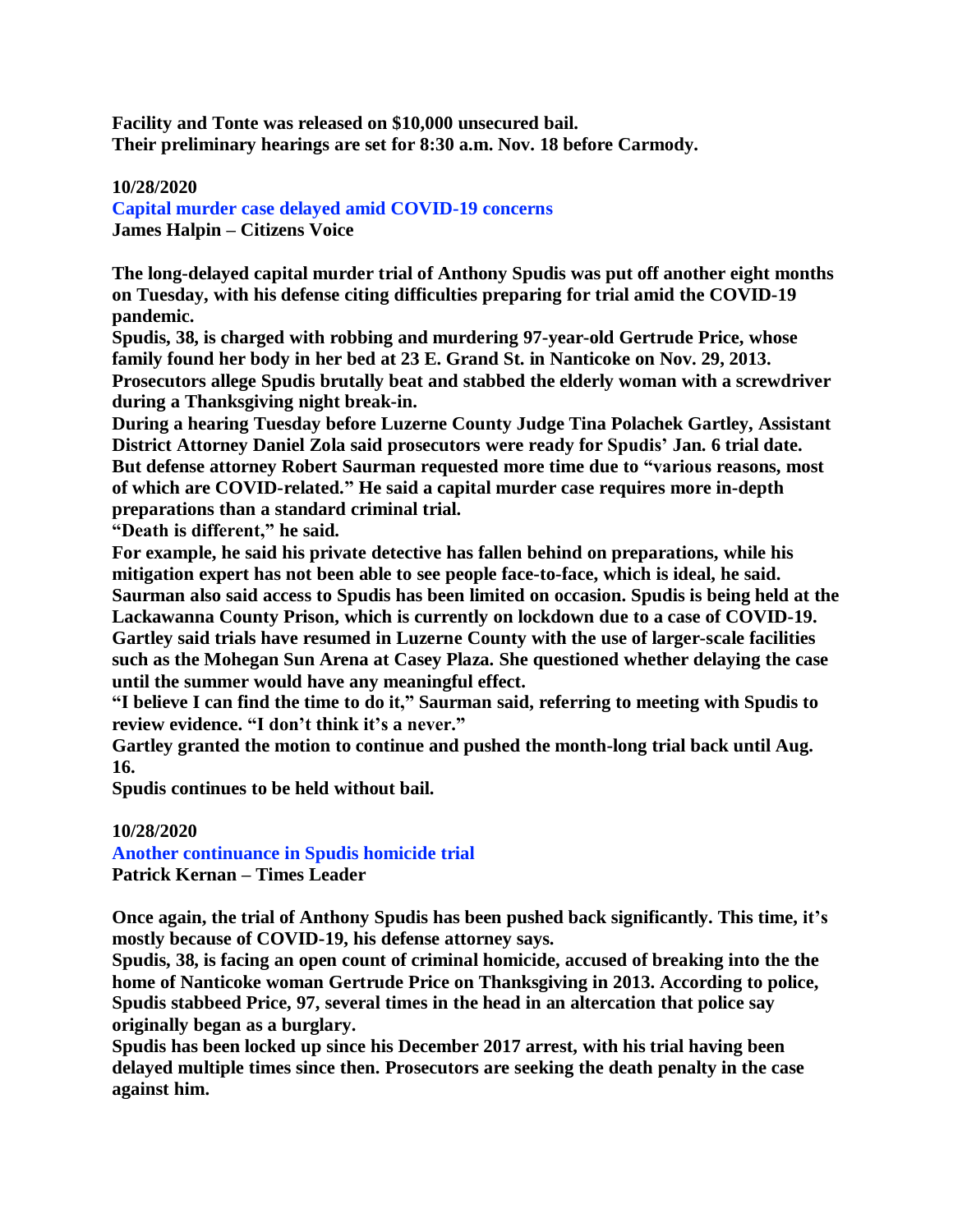**And while Assistant District Attorney Daniel Zola that the prosecution team would be ready for the planned trial date of early January. But defense attorney Robert Saurman said the defense team won't be.**

**According to Saurman, at the Tuesday hearing before Luzerne County Judge Tina Polachek Gartley, the COVID-19 pandemic has caused major scheduling issues, which is especially difficult due to the extra effort involved in a death penalty case.**

**Saurman said that the defense team's detective and mitigation experts are far behind on schedule, as both have been unable to meet with interview subjects for in-person meetings. He also said that it is difficult to meet with Spudis, who is currently being housed at the Lackawanna County Correctional Facility. While Saurman said that the facility has been as accommodating as possible, it has still been difficult, as the prison has had to go into lock-down a handful of times since the beginning of the pandemic, adding that the prison is actively under a lock-down at this moment.**

**As such, Saurman asked for more time to be able to prepare. Gartley also noted that she had concerns about Saurman's ability to visit with his client, agreeing that a continuance was necessary under the circumstances.**

**Gartley set Spudis' trial to begin on Aug. 16, 2021, with a full two weeks planned for jury selection, as the capital-status of the case causes increased complications for the jury selection process. The trial itself is expected to continue for another two weeks. Spudis was arrested in late December 2017, after two inmates at the Luzerne County Correctional Facility reported he talked about killing a woman in Nanticoke on Thanksgiving a few years previously.**

**Prosecutors say police found items at the home of Spudis' former girlfriend, Taryn Simms, that implicate him, including a screwdriver that is believed to have been the weapon used to kill Price. Other items from Price's home also were found hidden in the rafters of Simms' home, prosecutors say.**

## **10/22/2020**

**Nearly 1,600 heroin/fentanyl packets found during search of Nanticoke apartment**

**Luzerne County detectives allegedly found 1,580 heroin/fentanyl packets and approximately 24 grams of crystal methamphetamine inside a safe when they searched an apartment on Front Street on Tuesday.**

**Brenyn Tyler Laury, 25, was arrested and charged with two felony counts of possession with intent to deliver a controlled substance after the illegal drugs were found inside his apartment, according to court records.**

**According to the criminal complaint:**

**Detectives received information that a man known as "Little B" was selling heroin and fentanyl in the Wilkes-Barre Area. The alias was identified as Laury.**

**A search warrant was served at Laury's apartment where detectives found the heroin and fentanyl packets and methamphetamine inside a safe kept in a bedroom, the complaint says.**

**Laury allegedly admitted he uses heroin and fentanyl and sells the illegal drug. Laury was arraigned Wednesday by District Judge Thomas Malloy in Wilkes-Barre and**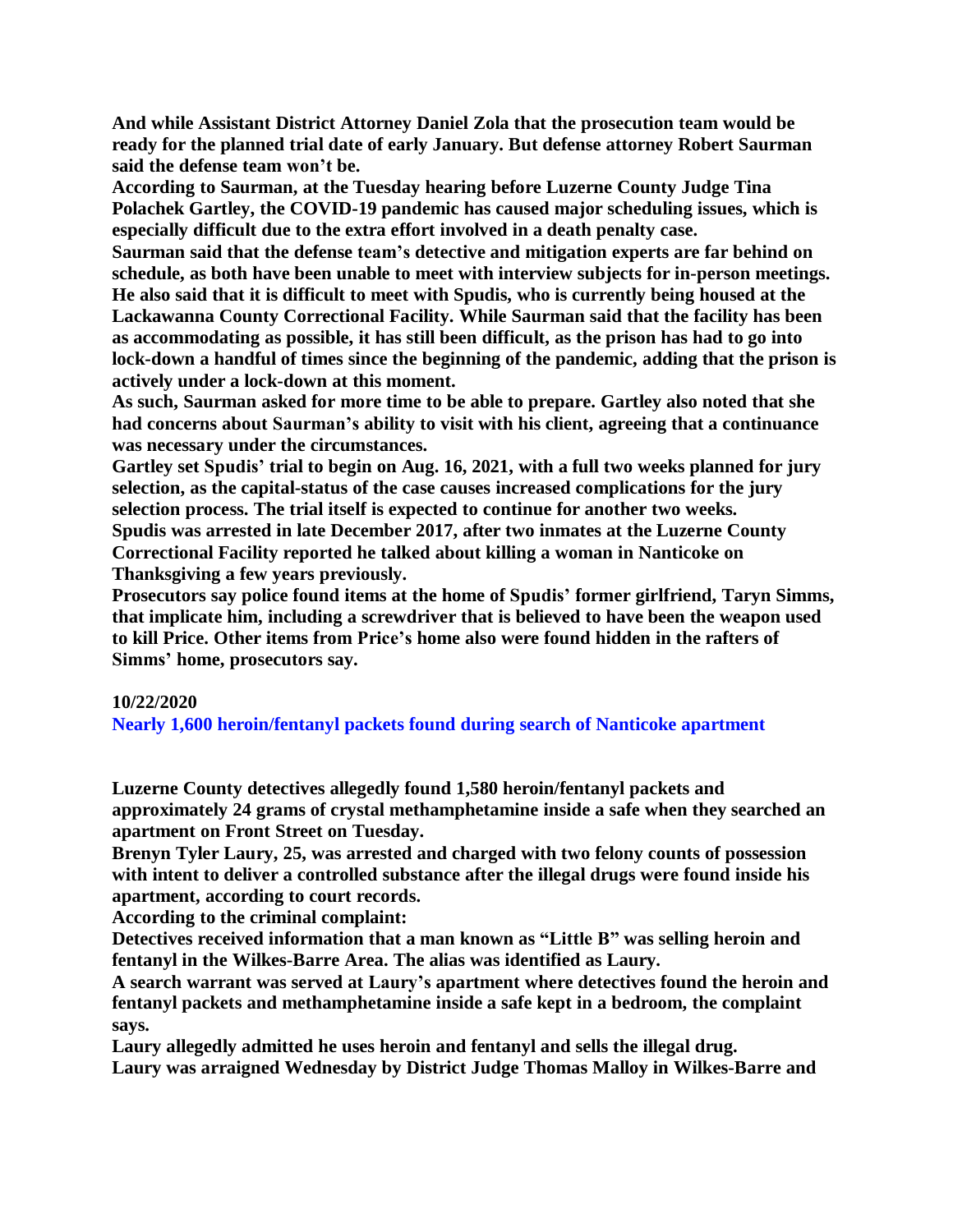**jailed at the county correctional facility for lack of \$50,000 bail.**

## **10/14/2020**

**Police: Despite fearing "predator catcher" sting, man arranged to meet boy for sex Bob Kalinowski – Citizens Voice**

**Kingston police say they've arrested a Nanticoke man for arranging to meet a 15-year-old boy for sex despite admitting he feared the person really was the "predator catcher" from Facebook.**

**Police said they arrested Kenneth C. Schmidt, 41, of 150 S. Hanover St., Nanticoke, at a prearranged location where he agreed to meet the boy, who really was an undercover detective posing as the boy.**

**Schmidt was charged with multiple counts of unlawful contact with a minor and one count of criminal use of a communications device. He was arraigned by Magisterial District Judge David Barilla, who ordered Schmidt jailed in the Luzerne County Correctional Facility in lieu of \$50,000 bail.**

**Investigators say Schmidt repeatedly for days acknowledged it would be wrong for him to meet the boy and feared he was being set up in a sting operation.**

**"I already think you are the guy from Facebook, the predator catcher," Schmidt wrote Monday night, according to arrest papers.**

**However, Schmidt continued the conversation, tried to convince the boy to go for a ride with him, and then made arrangements to meet on Tuesday, police said.**

**Police say the conversation turned sexual Tuesday morning and Schmidt told the boy about his preferences. "No more games," Schmidt warned, police said.**

**Officers say they took Schmidt into custody when he arrived to meet the boy at a location they agreed upon.**

**During questioning, Schmidt admitted he had planned to meet a 15-year-old boy for sex, police said.**

## **10/8/2020**

**Five men facing federal charges of fentanyl trafficking resulting in death**

**A Ford F150 pickup truck was seized during a raid by the Luzerne County Drug Task Force and the U.S. Bureau of Alcohol, Tobacco, Firearms and Explosives at YIYO Auto Electric & Repair Inc. on Hazle Street, Wilkes-Barre, on Feb. 5, 2020. Jerry Lynott | Times Leader**

**SCRANTON — Three brothers and two other men busted earlier this year in a large scale illegal drug trafficking ring were charged by federal authorities with fentanyl peddling that resulted in a death, announced the U.S. Attorney's Office on Tuesday.**

**Edwin Tejeda, 30, Jose Raymer Tejeda, 36, and Emilio Tejeda, 32, were indicted by a federal grand jury June 30 with conspiring to distribute cocaine and 400 grams or more of fentanyl between January 2016 and February.**

**According to U.S. Attorney David J. Freed, the indictment unsealed Monday alleges Edwin Tejeda and Jose Tejeda caused the death of a person by supplying fentanyl.**

**The three brothers are charged with 19 counts of trafficking fentanyl and tramadol during**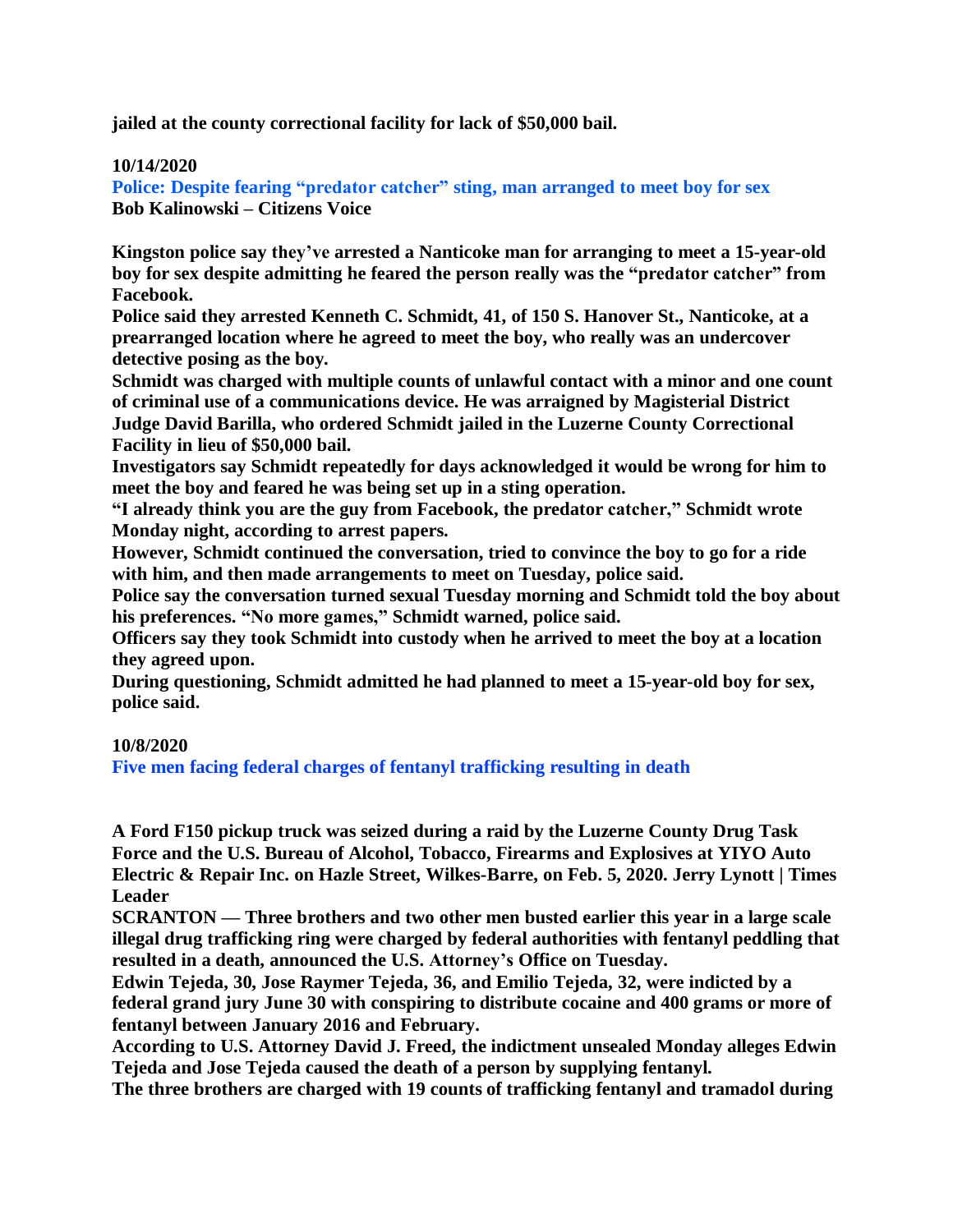**the conspiracy and maintaining a drug premises.**

**Federal and local drug agents on Feb. 5 executed search warrants at three properties in Wilkes-Barre and a residence in Edwardsville.**

**Court records say Edwin Tejeda and Jose Tejeda brought in large amounts of fentanyl to a service garage, YIYO Auto Electric & Repair, at 513 Hazle St., Wilkes-Barre. Three vehicles with hidden hydraulic compartments were seized from the garage when it was searched.**

**Agents alleged in court records fentanyl was delivered to 397 Blackman St., Wilkes-Barre, where James Robert Garris Jr., 51, sold it to customers.**

**Garris and James Tindol Jr., 37, of Nanticoke, were charged by federal authorities with delivering fentanyl that resulted in a death, according to Freed.**

**Garris pleaded guilty to the charge and is awaiting sentencing in federal court. Tindol's federal case remains open.**

**In a related case, Kearon Brinson, 40, of West Nanticoke, and Lamont Hubbard, 49, of Plymouth, where indicted by a federal grand jury on drug trafficking and ammunition charges.**

**Authorities alleged Brinson would obtain fentanyl from Edwin Tejeda and Jose Tejeda and in return, Brinson supplied the drug to Hubbard whose task was to package and distribute to a network of street dealers. Hubbard also collected cash and turn the proceeds over to Brinson, authorities alleged.**

**Freed said the indictment against the three brothers seeks forfeiture of two Wilkes-Barre properties, two firearms and ammunition, and more than \$25,000 seized by authorities. The indictments remained sealed until Edwin Tejeda was apprehended while traveling to the United States from the Dominican Republic.**

**The case was investigated by the Bureau of Alcohol, Tobacco, Firearms and Explosives, Luzerne County Drug Task Force and Kingston police.**

## **10/2/2020**

**Drug bust in Hanover Twp**

**Officers seized fentanyl packets, MDMA (Ecstasy) tablets, marijuana and \$33,800 in cash at a Nanticoke home on Thursday, police said.**

**Erick Mark – Citizens Voice**

**A Nanticoke man faces drug trafficking charges after police raided his home Thursday morning, according to police.**

**Hanover Twp. and Nanticoke police along with the Luzerne County Drug Task Force served a search warrant at the East Noble Street residence of Robert R. Dawson, 29, at 7 a.m. Thursday, police said in a news release.**

**Officers seized fentanyl packets, MDMA (Ecstasy) tablets, marijuana and \$33,800 in cash, police said.**

**Within the cash was prerecorded buy money that was used to purchase heroin and fentanyl in an undercover narcotics operation, according to police.**

**Police charged Dawson with two felony counts of possession with intent to deliver a controlled substance, and two misdemeanor counts of possession of a controlled substance. He was arraigned before Magisterial District Judge Donald Whittaker and sent to Luzerne**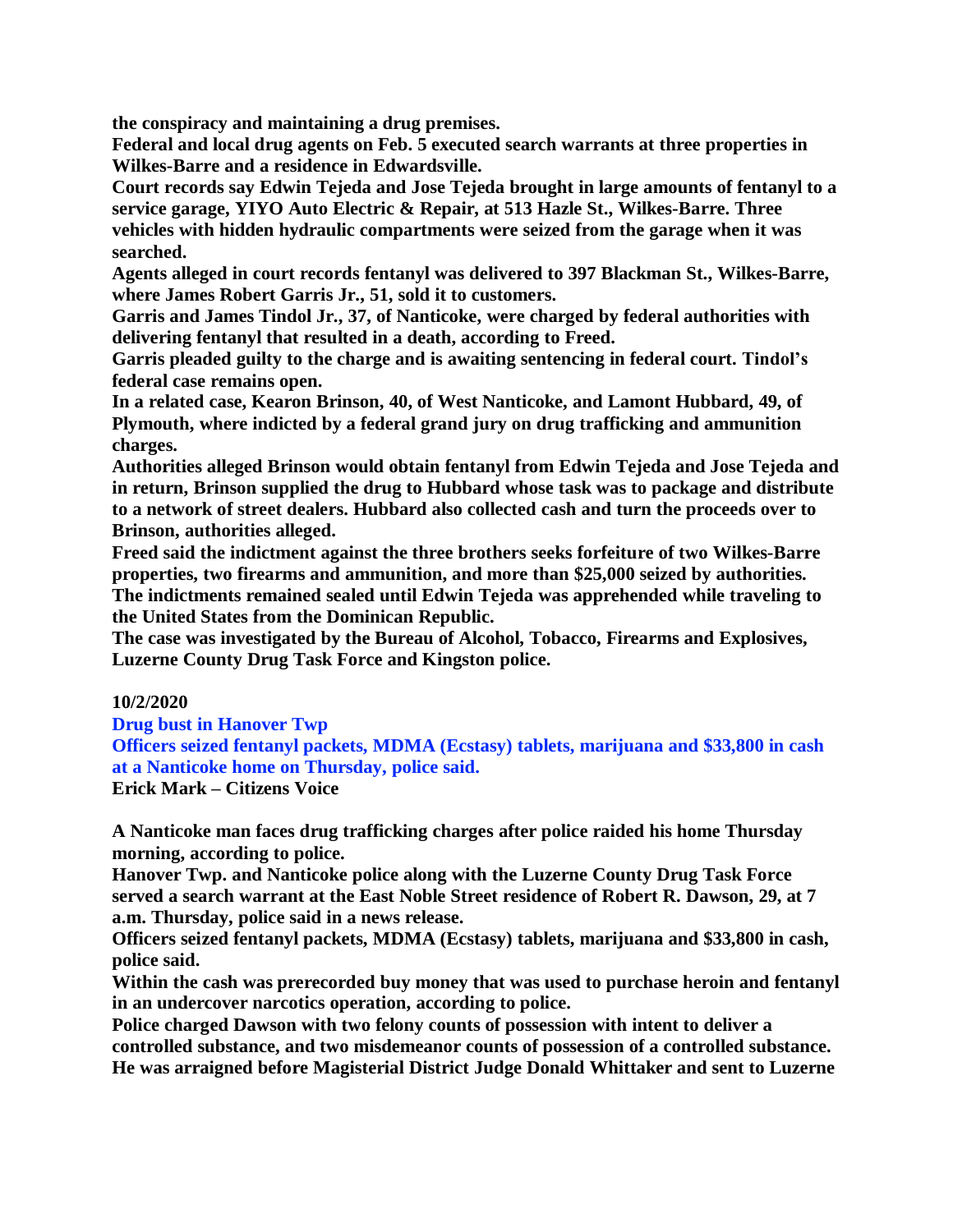**County Correctional Facility in lieu of \$500,000 bail. A preliminary hearing is scheduled for Oct. 14.**

## **9/22/2020**

**Delaware County man busted in online sex sting in Nanticoke Court records say Charles Isiah-Cordell Solomon requested to keep underwear**

**A man from Delaware County believing he was meeting a 13-year-old girl for sex requested to keep the girl's underwear, according to court records.**

**Charles Isiah-Cordell Solomon, 22, of Upper Darby, was arrested early Saturday morning when he showed up at a park in Nanticoke to meet the teen girl who was an undercover state agent with the state Office of Attorney General.**

**Solomon messaged the girl on social media Friday night asking if she was a virgin, what sex acts she enjoyed, and to wear certain clothing without a bra, court records say.**

**Solomon allegedly told the girl to wear a certain type of underwear because he wanted to keep it for later enjoyment and to bring a second pair of underwear. Solomon also asked the girl if he could video record the intended sex act, according to court records.**

**Solomon was arraigned by District Judge Ferris Webby in Wright Township on charges of unlawful contact with a minor, sexual abuse, statutory sexual abuse and criminal use of communication facility. He was jailed at the Luzerne County Correctional Facility for lack of \$175,000 bail.**

**According to the criminal complaint:**

**A state agent posing as a 13-year-old girl on a social media app received a message from "Chris" at 7:57 p.m. Friday.**

**"Chris," who was later identified as Solomon, was told he was messaging a 13-year-old girl. Solomon asked for a picture of the girl and solicited sex, the complaint says.**

**The criminal complaint says Solomon arrived at the park in Nanticoke at about 1:25 a.m. Saturday, looked around and sent a message to the girl saying he was waiting.**

**After he was arrested, Solomon during an interview with authorities admitted he solicited a minor for sex.**

**Solomon claimed during his interview that he likes the idea of being the first sexual encounter for virgins because they are free of sexual transmitted diseases, and said he has met approximately 10 females online for sex acts, the complaint says.**

## **9/2/2020**

**Nanticoke man charged with sharing child porn James Halpin - Citizens Voice**

**A Nanticoke man was charged Wednesday with sharing child pornography on Facebook. Randall Scott Fischer, 49, was arrested after police raided his home at 127 E. Green St. on Wednesday morning.**

**According to the complaint, Luzerne County detectives and West Hazleton police began investigating after receiving a tip from Facebook via the National Center for Missing and Exploited Children.**

**Facebook reported Fischer's account had uploaded an image of a pre-pubescent girl who**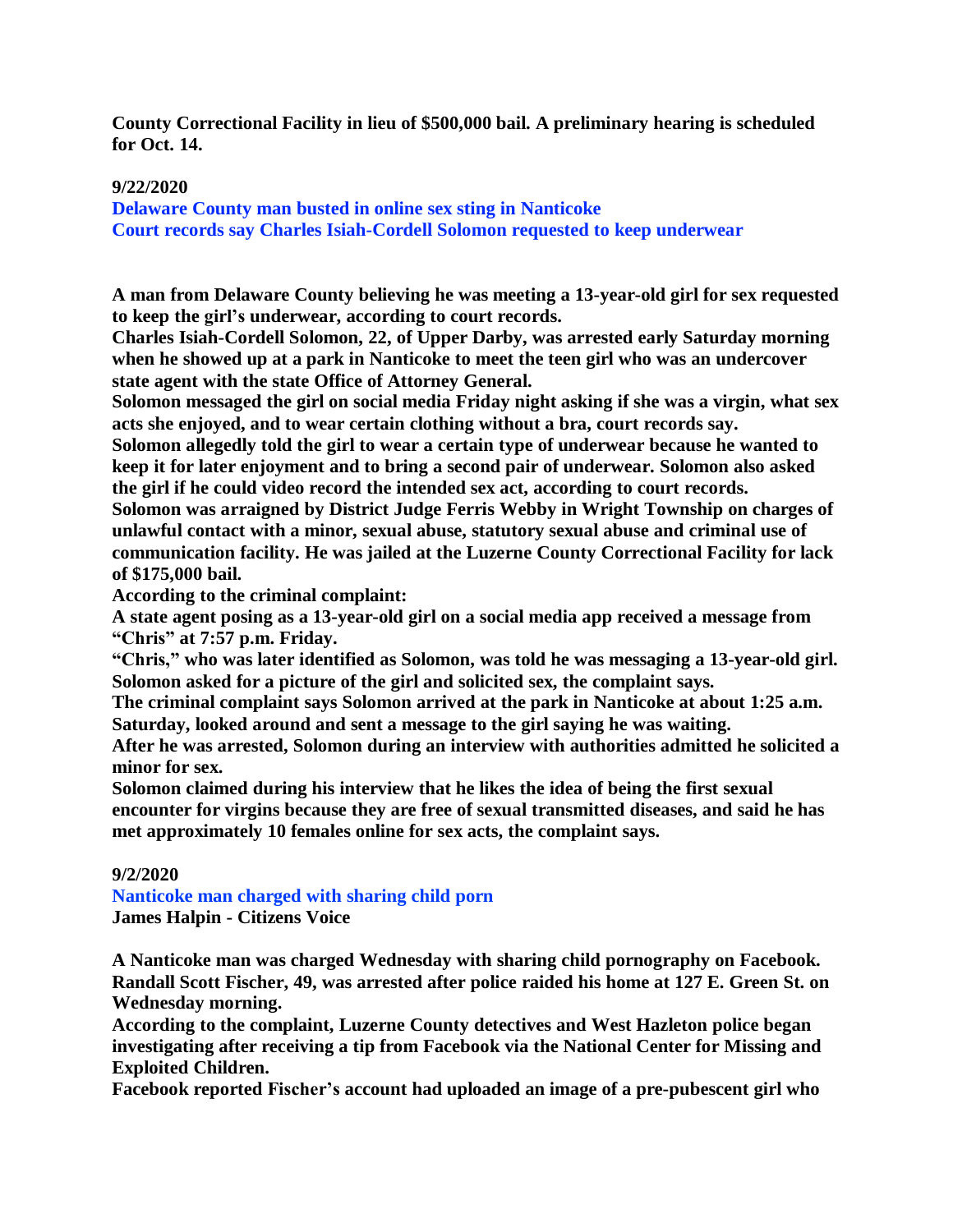**was nude below the waist, according to police.**

**During questioning Wednesday, Fischer admitted receiving the image and to sending it along to others, the complaint said.**

**Fischer denied meeting or knowing the people he sent the image to, police said.**

## **9/2/2020**

**Nanticoke man charged with sharing child pornography Ed Lewis**

**A Nanticoke man was arrested on allegations he downloaded and shared child pornography on a social media site.**

**Randall Scott Fischer, 49, of East Green Street, allegedly received images of child pornography from an unknown person and shared the images to others on Facebook Messenger.**

**Fischer was arraigned by District Judge Donald Whittaker in Nanticoke on 11 counts of dissemination of children engaged in sex acts and two counts of criminal use of communication facility. He was jailed at the Luzerne County Correctional Facility for lack of \$250,000 bail.**

**According to the criminal complaint:**

**Luzerne County detectives and West Hazleton police, members of the Internet Crimes Against Children Task Force and state police Northeast Computer Crime Unit, executed a search warrant at Fischer's residence Wednesday morning.**

**The search warrant was the result of Cybertips they received about suspected child pornography traced to Fischer's residence.**

**Fischer admitted to creating two Facebook Messenger accounts and receiving inappropriate images of children from an unknown person. Fischer then sent the images to other people, the complaint says.**

**Fischer told detectives, "I"m not doing it anymore," according to the complaint.**

## **8/20/2020**

**Police: Fleeing suspect swam across river to avoid arrest**

**A man from Nanticoke attempted to elude capture by police in Plymouth by swimming across the Susquehanna River, according to court records.**

**Thomas Painter, 25, of Coal Street, swam across the river to avoid arrest by Plymouth police who were chasing him after a hit and run crash on West Main Street near Washington Avenue at about 4:30 p.m. Tuesday.**

**Police allege Painter, operating a motorcycle, took off after colliding with a vehicle. Painter abandoned the motorcycle behind a residence on Moss Street and ran into an apartment, police said in court records.**

**Police in court records say Painter was later spotted walking on Moss Street where he initiated a foot chase.**

**Painter allegedly ran through a yard on Beade Street toward the levee.**

**Police allege Painter failed to obey officers' commands to stop and jumped in the river. An officer noticed Painter in the middle of the river swimming across to Hanover**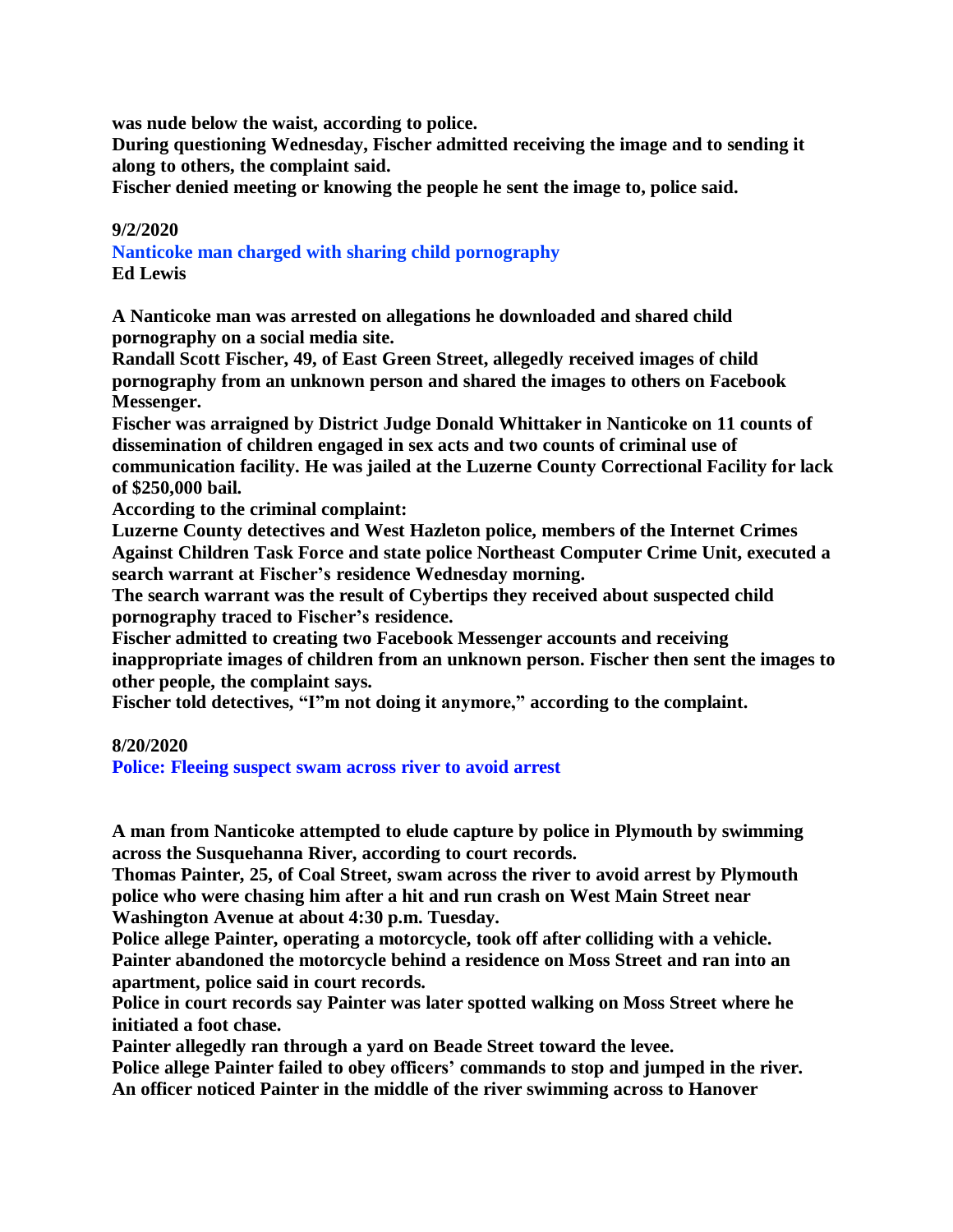**Township where officers arrested him, court records say.**

**Police said Painter's driver's license was suspended. He was allegedly found in possession of eight wet heroin packets in his pocket.**

**Painter was arraigned by District Judge Joseph Halesey in Hanover Township on charges of resisting arrest, accidents involving damage to attended vehicle, possession of a controlled substance, possession of drug paraphernalia, driving with a suspended license and three traffic citations. He was jailed at the Luzerne County Correctional Facility for lack of \$50,000 bail.**

## **7/9/2020**

**[Student donates shields to Nanticoke police officers...Read more.](https://d226885e-a4ad-4a56-a220-41f1415494d2.filesusr.com/ugd/160730_c5dbae7781e64b85b10be8c65c8d6006.pdf) Citizens Voice - Editor's Pick**

**6/19/2020**

**Nanticoke man gets prison time in fatal DUI wreck**

**A Nanticoke man who caused a deadly crash while driving under the influence was sentenced Thursday to serve at least three years in state prison.**

**Jose Mariano Crespo Mendez, 22, previously pleaded guilty to charges of vehicular homicide, reckless endangerment, fleeing police and driving under the influence of cocaine and marijuana.**

**Luzerne County Judge Richard M. Hughes III imposed the sentence Thursday, ordering Crespo Mendez to serve 40 to 80 months in prison followed by 2½ years of probation. Crespo Mendez was given credit for 222 days time served.**

**According to prosecutors, Crespo Mendez killed Gerald Mosley, 72, while fleeing police trying to pull him over for traffic violations on May 24, 2019.**

**According to police, the high-speed chase began on Interstate 81 north near Exit 165 in Ashley and continued until the crash on East Main Street in Wilkes-Barre. Mosley died at Geisinger Wyoming Valley Medical Center on June 1, 2019.**

**Court records show that a few months after the deadly crash, Wilkes-Barre city police cited Crespo Mendez for driving without a license and using a counterfeit inspection certificate on Oct. 28, 2019.**

**Those cases remain inactive, with the summonses returned unclaimed, according to court records.**

**As part of his sentence in the vehicular homicide case, Crespo Mendez was ordered to pay \$10,249 in restitution.**

**Hughes also ordered Crespo Mendez to obtain his general education development diploma and to undergo drug and alcohol evaluations.**

**Assistant District Attorney Jill Sosnoski prosecuted the case.**

## **6/17/2020**

**S.C. sex offender faces charges for failing to register address James Halpin - Citizens Voice**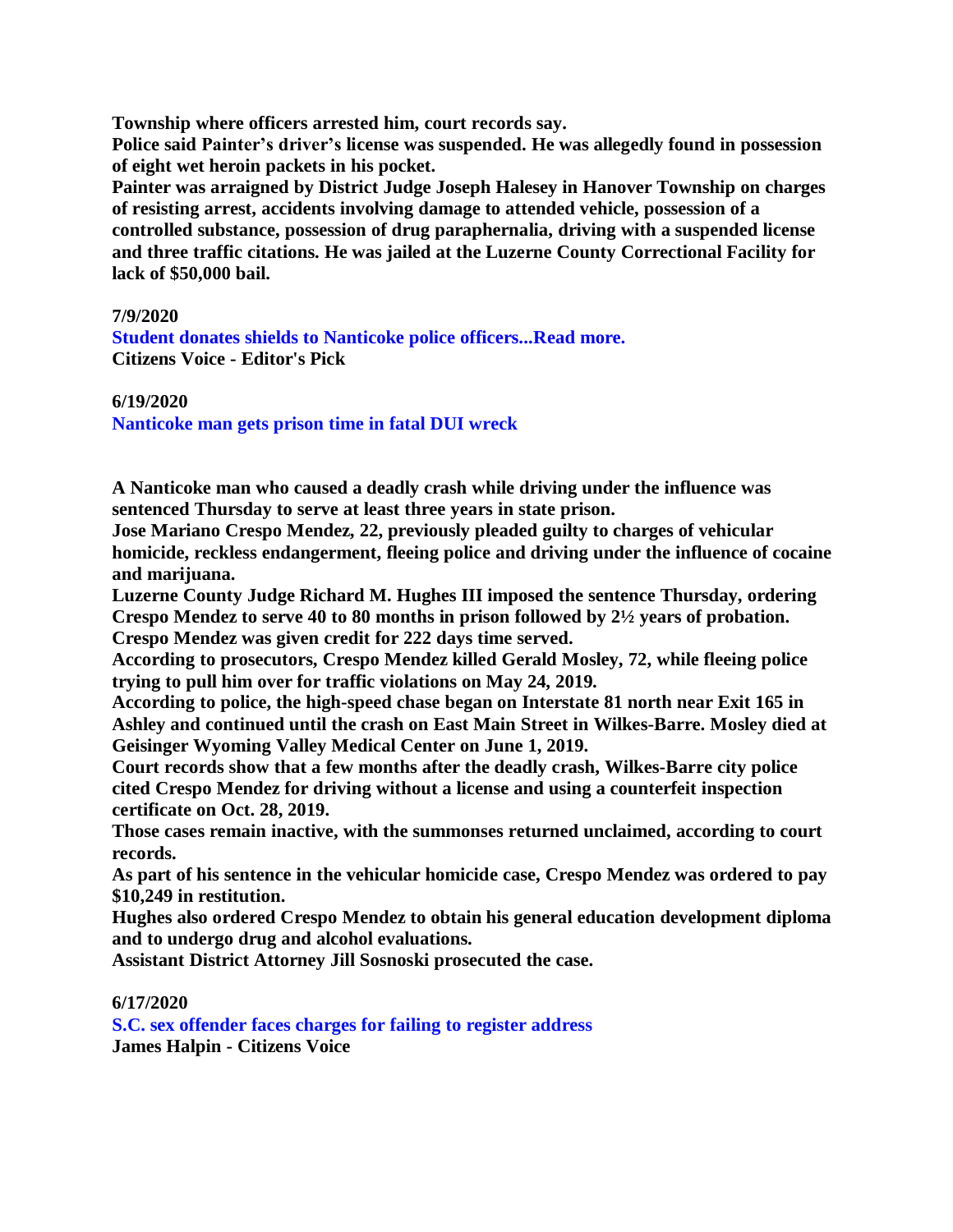**Nanticoke police have charged a South Carolina sex offender with failing to properly register his address.**

**Joseph Charles Tice, 55, was charged Tuesday with six felony counts alleging he failed to comply with sex offender registry requirements and one summary count of public drunkenness.**

**According to the South Carolina Law Enforcement Division, Tice — whose registered address is in Philadelphia — was convicted in August 2011 of criminal sexual contact with a minor and contributing to the delinquency of a minor.**

**Nanticoke police arrested Tice Monday and Magisterial District Judge Ferris Peter Webby Sr. arraigned him Tuesday morning.**

**Tice was being held at the Luzerne County Correctional Facility with bail set at \$100,000.**

## **4/28/2020**

**Police: Fired employee used propane torch to set fire behind former Nanticoke State Hospital**

**City police allege a man used a propane torch to set fire in a garage behind the former Nanticoke State Hospital earlier this month.**

**Surveillance cameras allegedly recorded Matthew John Myslowski, 26, address listed as homeless, holding a propane torch behind the former hospital at 4 a.m. on April 18, about 40 minutes before firefighters responded to the blaze, according to court records.**

**The property owner told police he terminated Myslowski about three weeks earlier. Myslowski, who has been jailed on an unrelated burglary case filed by Nanticoke police last week, was arraigned by District Judge Donald Whittaker in Nanticoke on charges of arson, possession of an explosive device, burglary, criminal trespass, theft and criminal mischief. He remained jailed at the Luzerne County Correctional Facility for lack of \$100,000 bail on the arson related case.**

**The former state hospital on West Washington Street was previously Mercy Special Care, Northeast Counseling and Pro Care Health.**

**According to the criminal complaint:**

**Firefighters responded to the fire in a garage behind the former hospital at 4:55 a.m. on April 18. The garage had no electrical service.**

**An investigation by state police deputy fire marshal Trooper Brian Atherholt ruled the cause of the fire arson.**

**Robert Rasul, owner of the property, told police surveillance cameras recorded Myslowski and another person on the property at 4:01 a.m. Rasul told police Myslowski was fired about three weeks earlier and was told to stay away from the property, the complaint says. Police in the complaint noted a surveillance camera recorded Myslowski holding a propane torch and the other person holding what appeared to be a chainsaw while they walked away from the garage.**

**Myslowski was allegedly recorded with a flashlight in his mouth and holding the propane torch when he climbs onto a patio and enters the former Northeast Counseling building on the property.**

**Rasul reported propane canisters, a hose torch, a weed trimmer, a lap top computer, a chainsaw and two tank heater heads were stolen from the former Northeast Counseling**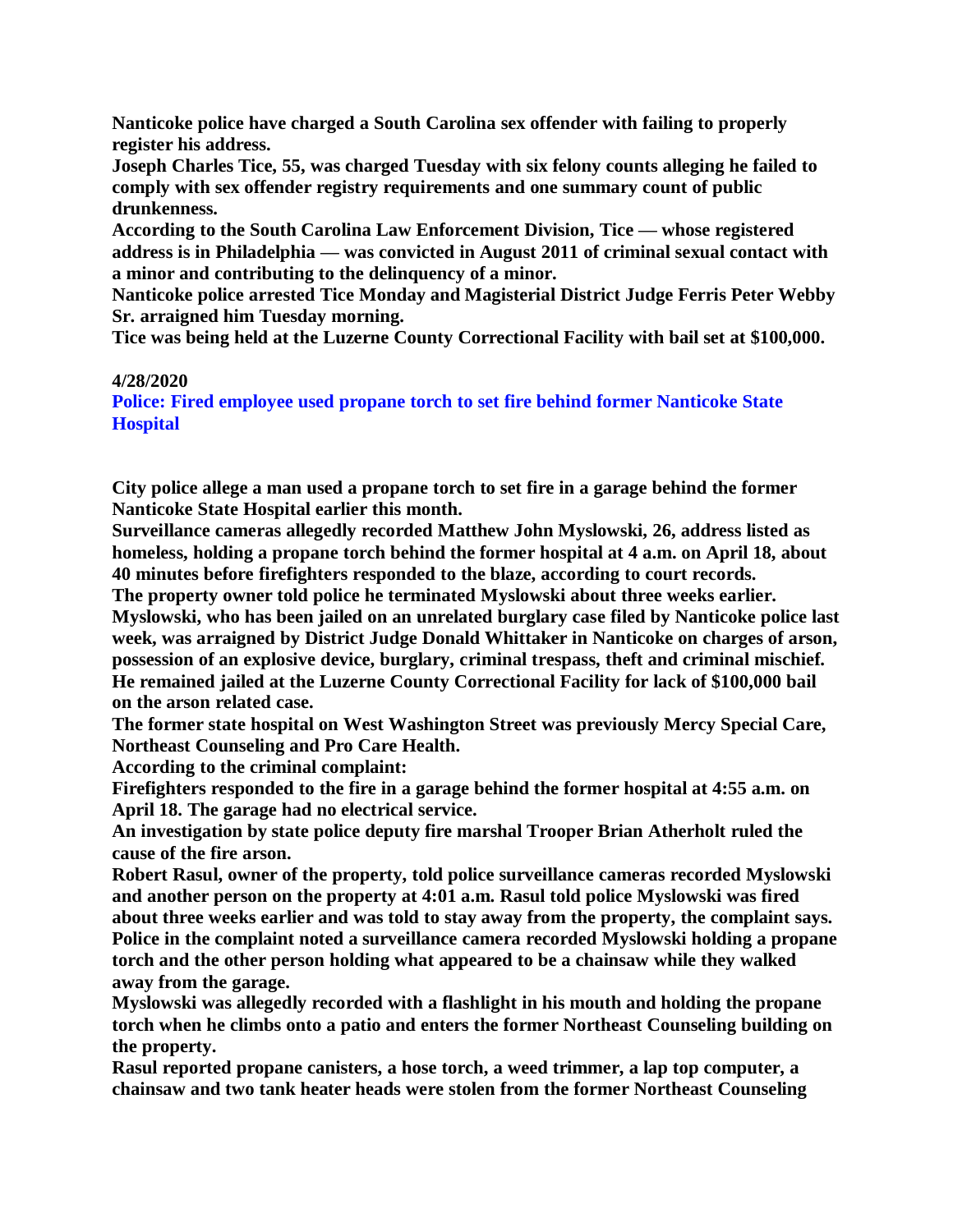**building, the complaint says.**

**Wires to two surveillance cameras were cut, police said.**

**When Myslowski was arrested on the unrelated burglary case, police questioned him about the fire.**

**Myslowski claimed he was upset because he felt he was being scammed by his former employer and had permission to use a room inside the former Northeast Counseling building. He initially blamed the fire on another person but later admitted he did set a "normal fire" in the garage using the propane torch, the complaint says.**

#### **4/16/2020**

**Chase suspect crashes into parked boat Bob Kalinowski – Citizens Voice**

**In a police chase that began Wednesday morning in Nanticoke and exceeded 100 mph at points, a fleeing suspect drove the wrong way down state Route 29 in Hanover Twp., made an abrupt U-turn on state Route 11 near Shickshinny, and eventually crashed into a parked boat in Plymouth Twp.**

**Victor Manuel Correa, 40, of Rear 223 W. Union St., Nanticoke, was taken into custody after crashing into the boat trailer near the Plymouth Twp. Municipal Building, according to charges filed by Nanticoke police.**

**Around 11 a.m., a Nanticoke police officer tried to pull Correa over after witnessing him ignore a stop sign and travel through an intersection at East Green and South Walnut streets, police said.**

**Police said Correa fled the city on East Main Street, passing cars in the opposite lane, and took the wrong ramp to enter state Route 29, traveling in the wrong direction and dodging oncoming cars. He eventually got on state Route 11, traveling toward Shickshinny at speeds over 100 mph, police said.**

**But, he stopped and turned around abruptly when he saw state police approaching, police said. By that point, nearly 20 police cars were involved in the chase, police said. Correa continued the other way on state Route 11 until he crashed in Plymouth Twp., police said. Correa was treated for minor injuries at Wilkes-Barre General Hospital and arraigned by Magisterial District Judge Donald Whittaker in Nanticoke, police said. He was charged with fleeing police, recklessly endangering another person, reckless driving and various traffic violations. He was lodged at Luzerne County Correctional Facility in lieu of \$100,000 bail. A preliminary hearing will be held April 29, police said.**

**Nanticoke police were assisted by state police and officers from the Plymouth, Larksville and Kingston police departments.**

#### **4/14/2020**

**Police: Multiple shots fired in home invasion**

**WILKES-BARRE — A Nanticoke man who suffered a gunshot wound to his leg during a home invasion on Church Street Saturday night asked to buy a bottle of liquor before the shooting, according to court records.**

**City police said Jeremy Battle, 30, of South Market Street, was nearly shot two more times**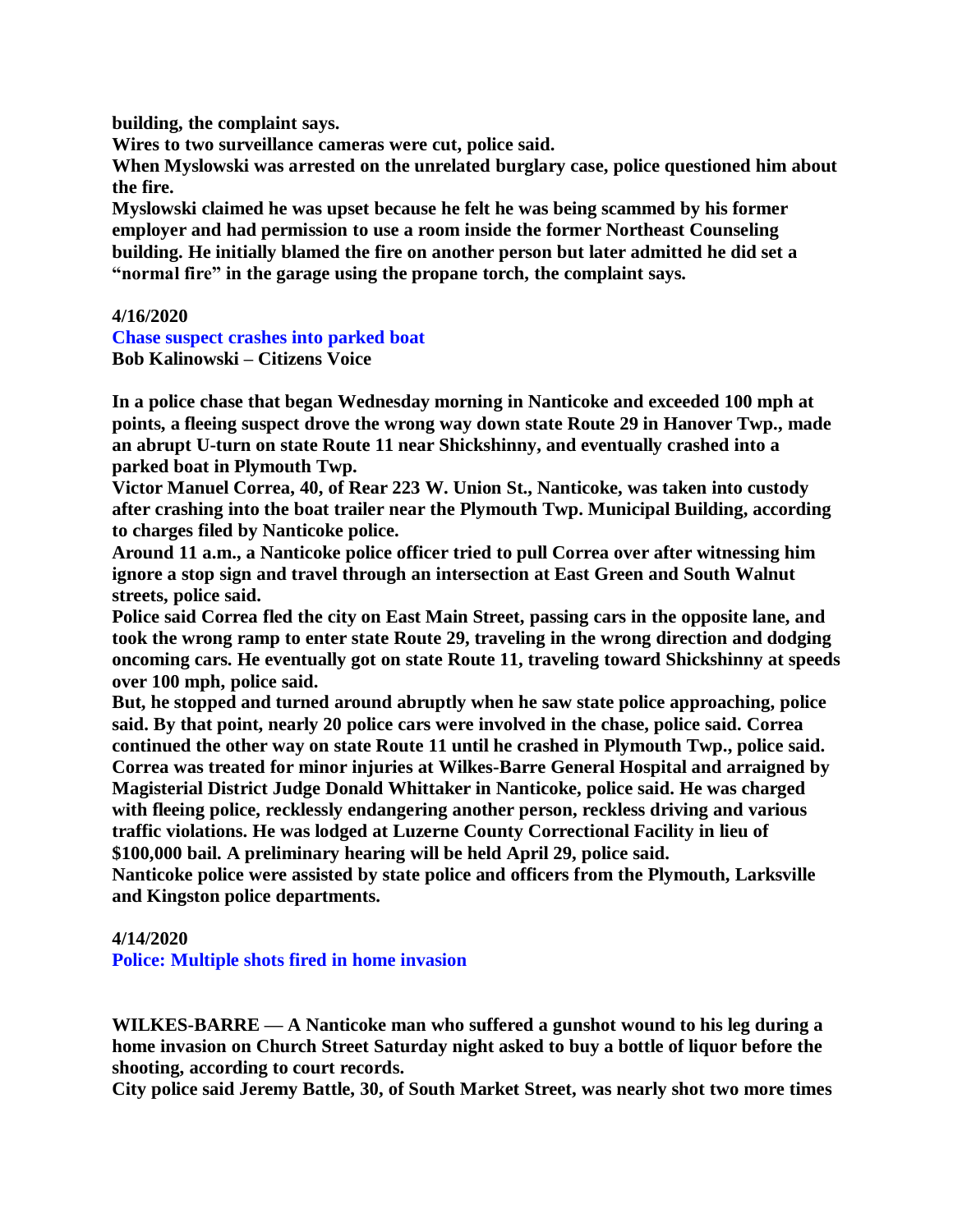**as he fled through the rear yard and climbed over a fence six feet high while being chased by the homeowner.**

**Battle was found by police at Wilkes-Barre General Hospital where he was being treated for the gunshot injury.**

**According to the criminal complaint obtained Monday:**

**Police responded to the Church Street home just before 10 p.m. for gunfire.**

**Those inside the home told police a man, identified as Battle, not known to them entered the rear kitchen door and asked to by a bottle of liquor. One person inside the home was cooking in the kitchen when Battle entered the residence.**

**When those inside the kitchen told Battle to get out, he pulled a pistol from his waistband and aimed it at a person in the kitchen.**

**Another person inside the house grabbed Battle's arm to disarm him that initiated a struggle.**

**Police said a person inside the house fired a round from a .45-caliber pistol striking Battle in the leg.**

**Battle fled the home and ran through the rear yard and climbed over the fence. Two shots were fired at Battle as he fled the property.**

**Police said Battle was given a ride to General Hospital by Mariena Uravage.**

**Uravage told police she had only known Battle for two days and were having intimate relations for extended periods of time. She claimed Battle instructed her to drive to the area of Church Street where he exited her vehicle, the complaint says.**

**Uravage did not know why Battle needed a ride to Church Street but when he returned to her vehicle, Battle allegedly told her he had been shot and to drive him to a hospital. Battle gave several versions of what happened, including he was "set up" by a woman who told him where he can buy a bottle of liquor, the complaint says.**

**Battle was charged with aggravated assault, simple assault, reckless endangerment, criminal trespass and illegal possession of a firearm. He was arraigned by District Judge Thomas F. Malloy Sr. in Wilkes-Barre and jailed at the Luzerne County Correctional Facility for lack of \$150,000 bail.**

**3/31/2020**

**Newport Twp. police chase suspect charged in 2018 carjacking Bob Kalinowski - Citizens Voice**

**The man accused of leading police on a wild pursuit through a Newport Twp. cemetery, toppling tombstones and plowing through a fence, has a history of erratic behavior and once was arrested for a carjacking outside the Wyoming Valley Mall in Wilkes-Barre. A criminal complaint filed by Nanticoke City police identified the suspect, as Angelo Brito, 29, of 222 College St. in Nanticoke. Police charged Brito with recklessly endangering another person, simple assault, intentional desecration of a public monument, disorderly conduct and other offenses.**

**Following a mental health evaluation at a local hospital, Brito was arraigned Monday by Magisterial District Judge Donald Whittaker, who ordered Brito jailed in the Luzerne County Correctional Facility in lieu of \$50,000 bail.**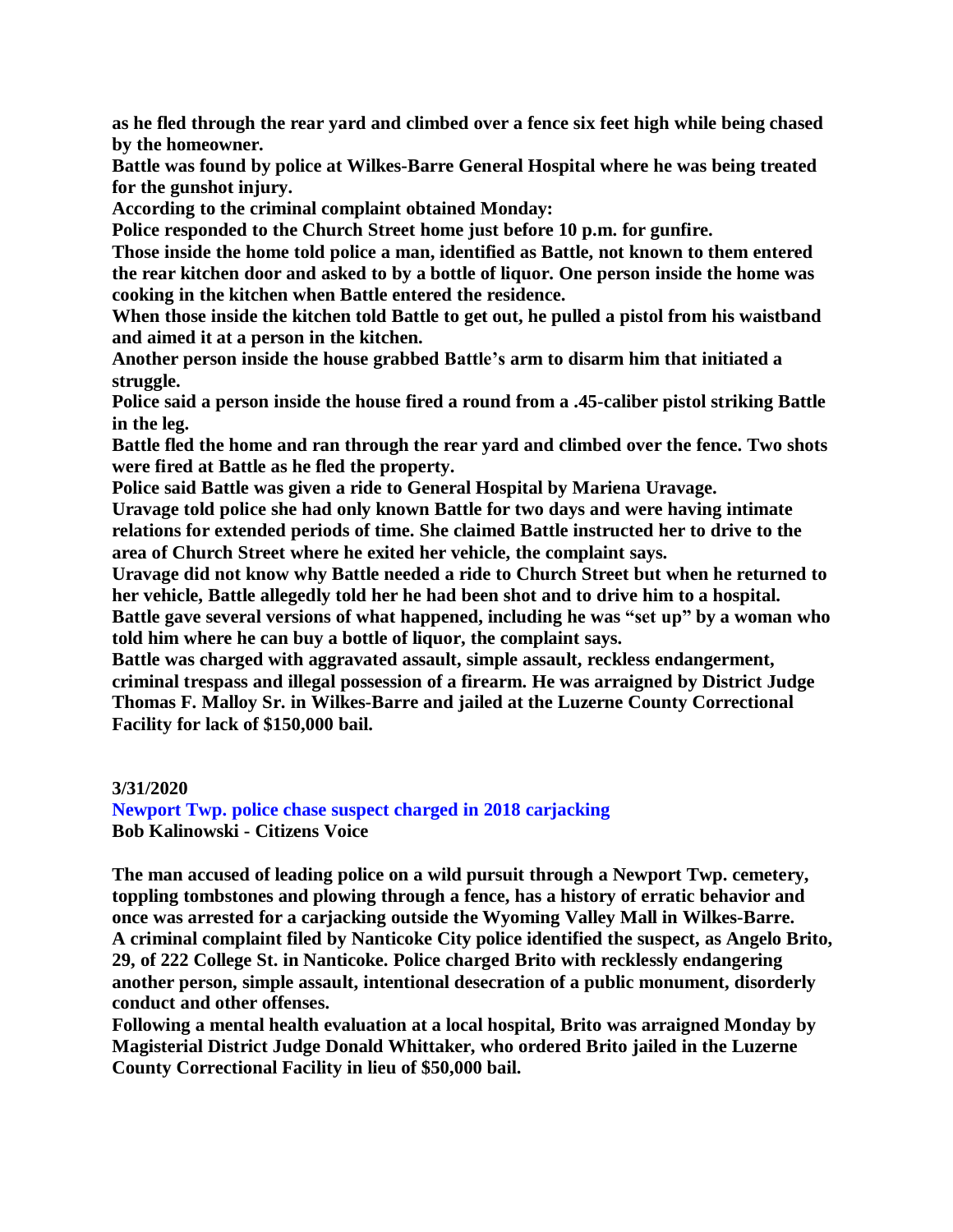**Police said Brito led officers on a chase Sunday getting a report of someone throwing furniture from the second floor of his apartment in Nanticoke. The chase eventually veered into Holy Trinity Cemetery in Newport Twp. After destroying various gravemarkers, police said Brito plowed through a metal fence, badly damaging his car. He was arrested a short time later.**

**Police previously arrested Brito in January 2018 for a carjacking outside the Wyoming** Valley Mall after he ripped a teenage boy from a car and sped off. Brito pleaded guilty to a **reduced charge of unauthorized use of a vehicle. He served six months probation.**

## **3/30/2020**

**Nanticoke man charged with fleeing police, vandalizing cemetery monuments**

**A man sentenced last year for stealing a vehicle at the Wyoming Valley Mall in 2018 was charged by city police with initiating a pursuit and crashing into several monuments at a cemetery on Sunday.**

**Angelo Brito, 30, address listed as Nanticoke, allegedly initiated a pursuit that involved him crashing into a cemetery in Newport Township toppling several tombstones.**

**Cell phone video of the pursuit posted on social media showed Brito was taken into custody on Alden Road in Newport Township.**

**Police Chief Michael Roke could not be immediately reached Monday morning.**

**Court documents say Brito was charged with accidents involving damage to unattended vehicle, accidents involving damage to attended vehicle, fleeing or attempting to elude police, criminal mischief, intentional desecration of public monuments, institutional vandalism of a cemetery, recklessly endangering another person, simple assault and three traffic violations.**

**More than two years ago, Wilkes-Barre Township police charged Brito with carjacking a 2015 Audi Q7 occupied by a teenage boy from the parking lot at the Wyoming Valley Mall on Jan. 1, 2018.**

**Court records say Brito pulled the teen from the Audi, jumped in the driver's seat and drove away, side swiping a vehicle on Kidder Street in Wilkes-Barre.**

**State police located the Audi parked in front of a drive way on West Venisa Drive in Hazle Township.**

**Brito's criminal case was delayed several times as he was diagnosed with schizoaffective disorder and a history of mental illness.**

**Brito pleaded guilty to unauthorized use of a vehicle and was sentenced July 23, 2019, by Luzerne County Judge David W. Lupas to six months probation.**

**Two counts of robbery and one count each of aggravated assault, theft, accidents involving damage to attended vehicle, reckless endangerment, simple assault, disorderly conduct and harassment were withdrawn against Brito in regards to the carjacking on Jan. 1, 2018.**

## **3/21/2020**

**Police: Former fire company treasurer stole more than \$55K**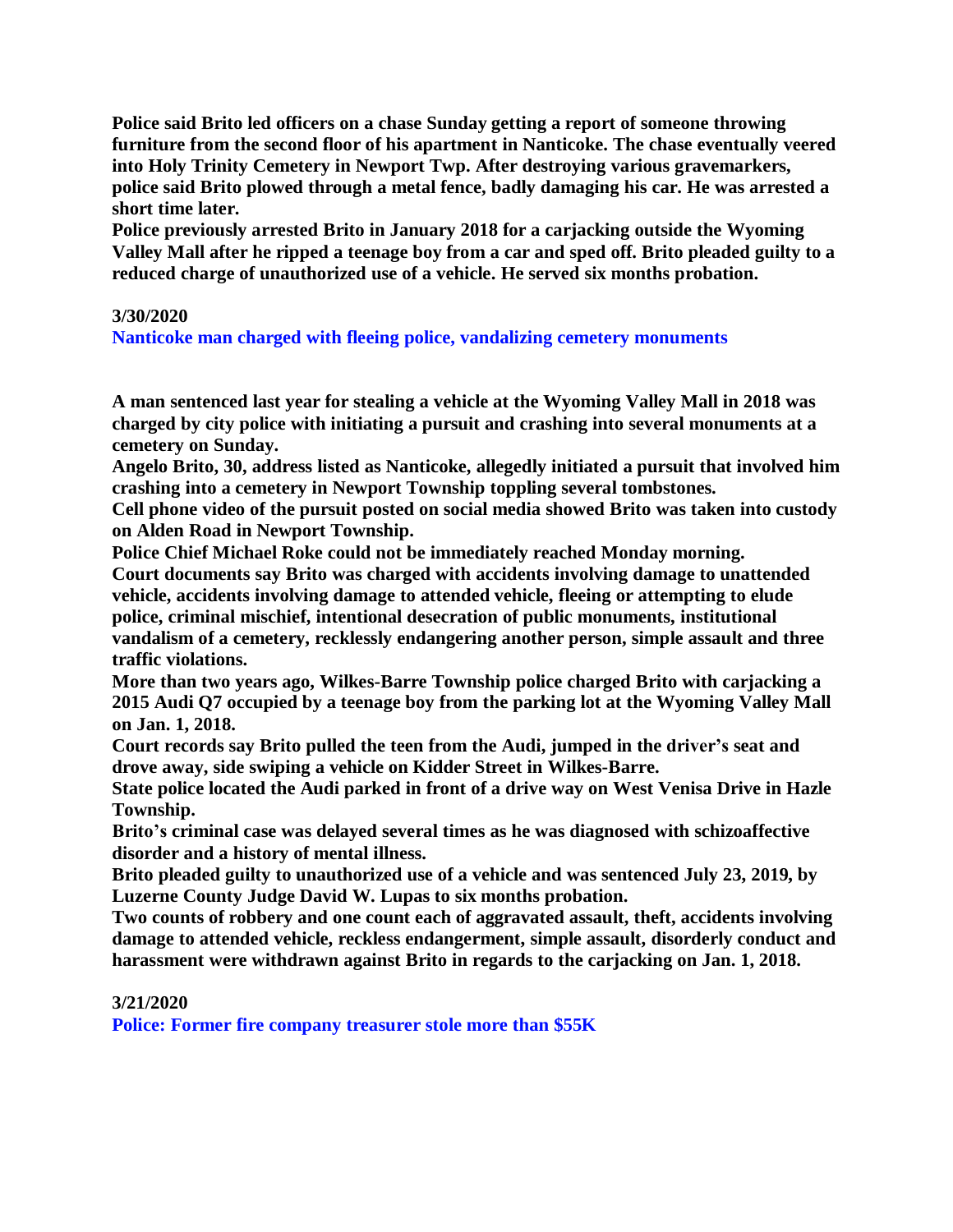**The former treasurer of the Honey Pot Volunteer Hose Company was arraigned Friday on felony theft charges alleging he stole more than \$55,000 from the department.**

**Daniel E. Wozniak, 46, of 60 Minden Court, is accused of draining the department's accounts so that he could fund a casino gambling habit.**

**According to the charges, the Honey Pot Club was licensed to serve drinks and provide small games of chance for fundraising before it lost its liquor and gaming licenses for failing to pay its bills.**

**When club leaders looked into the finances, they discovered more than \$50,000 was missing from its Citizens Bank account and its checking account had a negative balance, police said. Members immediately focused on Wozniak, who was the only member with access to the accounts.**

**The day after the theft was reported in February 2019, Wozniak's wife Jennifer Wozniak — who was also the club's secretary — came to police headquarters to report him missing. Wozniak had told his wife he was running late at work the night before, but then never came home, police said.**

**He also sent his wife an email saying he had stolen money from the club to pay some bills and to gamble, police said. Wozniak went on to say that he continued gambling in casinos to recoup the money he lost, according to the complaint.**

**After police relayed a message through his wife, Wozniak turned himself in to police on Feb. 7, 2019, and confessed, police said.**

**Woznik told police he had been skimming cash from the bar revenue as well as from bingo proceeds until the checking account was drained, the complaint says. He then began transferring money from the savings account to cover the bills until that too was drained, police said.**

**Wozniak admitted he continued stealing and simply stopped paying the utility bills, falsifying records so the books showed money in the bank, police said.**

**Wozniak, who had not been working regularly since he quit his job in August 2018, led his family to believe he was continuing to work every day, according to the complaint.**

**Wozniak was instead gambling at Mohegan Sun Pocono or in Philadelphia, police said. To cover up his lack of income, Wozniak told his wife his employer and then the IRS had been withholding his paychecks, police said.**

**Police charged Wozniak with counts of theft, receiving stolen property and failing to comply with the Charities and Welfare act.**

**Magisterial District Judge Donald L. Whittaker arraigned Wozniak Friday and set his bail at \$100,000.**

**Wozniak was being held at the Luzerne County Correctional Facility with a preliminary hearing date set for April 1.**

## **3/11/2020**

**Man nearly shoots Nanticoke officers during suicide attempt**

**A 72-year-old man trying to shoot himself nearly struck two Nanticoke police officers in the face with a shotgun blast during an alcohol-fueled struggle Tuesday morning, according to police.**

**Police said Russell Clarence Hadley nearly shot Chief Michael Roke and Officer Richard**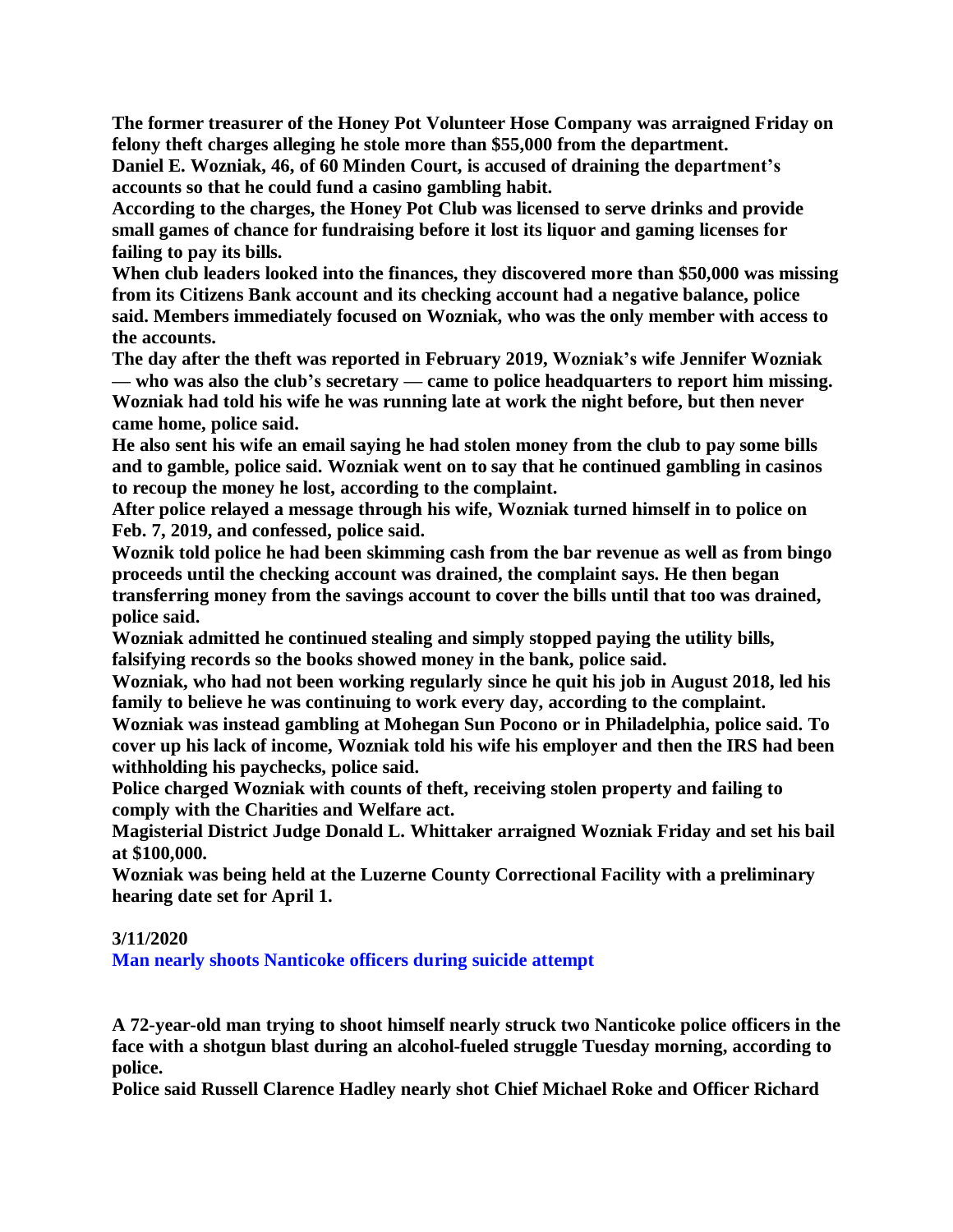**Vietz as they struggled to disarm him on the balcony of his apartment at 100 Nanticoke Ave.**

**Officers were dispatched to the unit around 7:50 a.m. to a report of shots fired. A neighbor of Hadley's reported hearing two gunshots before Hadley came knocking at her door holding a glass of wine, according to the complaint.**

**Hadley, who was drunk, admitted firing the gun before returning to his own apartment, police said.**

**Officers found Hadley on the balcony, holding a black 12 gauge shotgun with the barrel in his mouth and a finger on the trigger, according to the complaint.**

**Sgt. Brian Williams was able to convince Hadley to take the barrel out of his mouth, but he would not put down the gun, police said.**

**Hadley told police he wanted to talk to an ex-girlfriend who was now dating someone else and said he would shoot himself if he could not speak to her, according to the complaint. Hadley then told police he wanted to smoke a cigarette, and Williams got him one, police said. As Hadley walked toward Williams to get the cigarette, Roke and Vietz rushed him and began struggling for the shotgun, according to the complaint.**

**During the struggle, Hadley was able to get his finger on the trigger and fired a shot intended for himself, police said.**

**The gunshot narrowly missed hitting Roke and Vietz in the face, and Williams was then able to jump over a railing to rip the gun out of Hadley's hands, police said.**

**Police charged Hadley with firing a gun into an occupied structure and reckless endangerment. Magisterial District Judge Donald L. Whittaker arraigned Hadley on the charges Tuesday afternoon and set bail at \$75,000.**

**Hadley was being held at the Luzerne County Correctional Facility with a preliminary hearing set for March 18.**

# **3/4/2020**

**Youth teams with nonprofit to raise funds for Nanticoke Police shields Kevin Carroll**

**A local elementary school student has teamed up with a nonprofit relief organization to bring pop shields into the Nanticoke Police Department.**

**Abigail Lovallo, 10, has made it her mission to get a pop shield, deployable shields designed to protect police officers from gunfire inside and outside of their vehicles, into every squad car in Nanticoke, and with the help of the Fallen First Responders Association, she just might do it.**

**"Her father is a volunteer firefighter," said Abigail's mother, Melinda Remley. "She just wants to help out any way she can."**

**This all started, according to Remley, when her daughter found about the upcoming Skate With a Cop event set for March 15 at the Skateaway in Wilkes-Barre.**

**"We saw Skate With a Cop on Facebook, and my daughter wanted to get involved and get some shields for the police department," Remley said.**

**It started as a simple project, as Abigail and her mother went around to local businesses asking for donations in order to get the pop shields.**

**Enter the Fallen First Responders Association.**

**A nonprofit founded just last year, the association aims to aid the families of fallen first**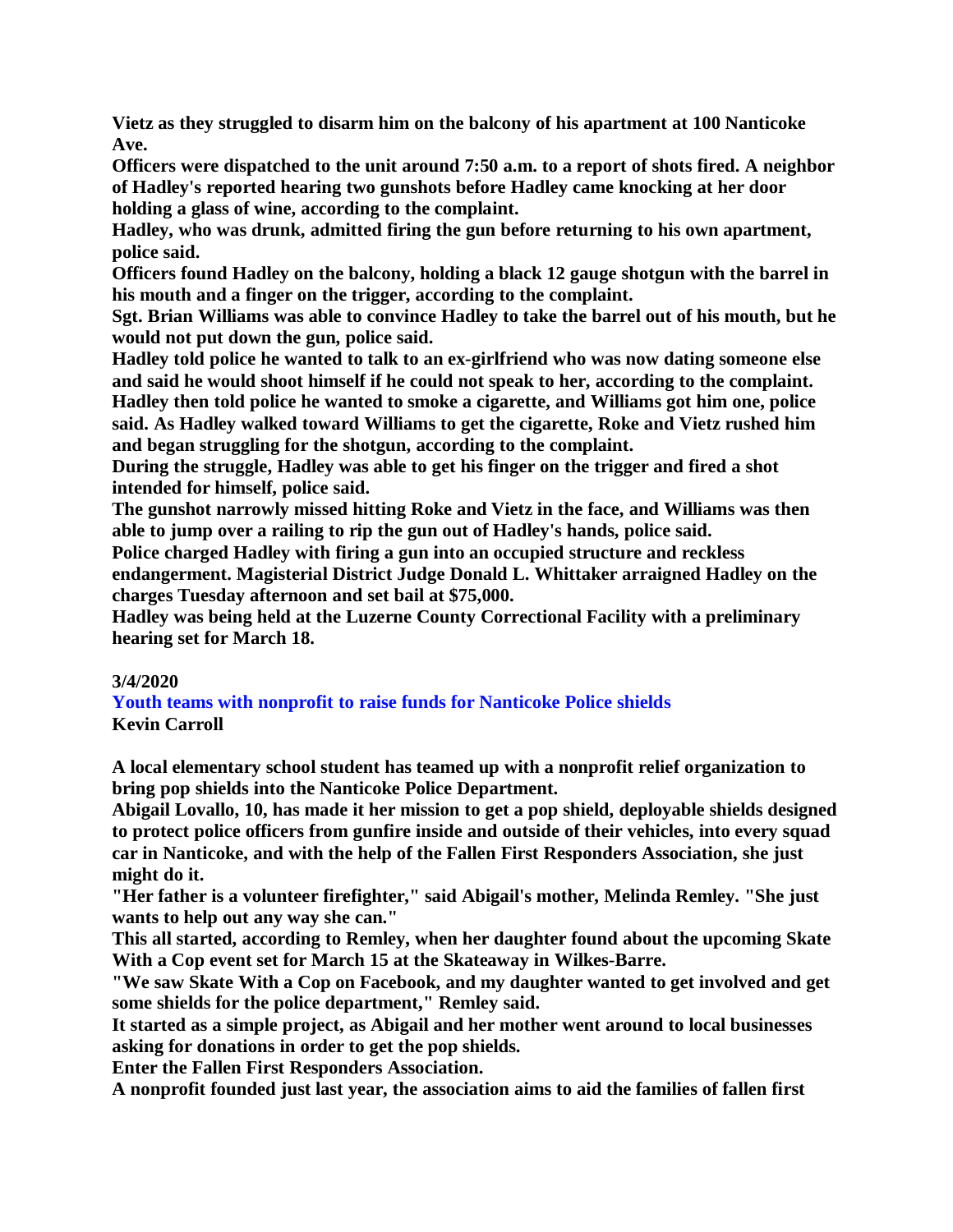**responders financially.**

**Lovallo linked up with them after they pledged a donation in order to purchase a shield. "They donated for a shield, and then asked if we could partner up," Remley said. According to the FFRA Facebook page, the goal is to raise \$2,500 in the month of March,**

**in the hopes of purchasing a pop shield for all six patrol cars that serve the Nanticoke City Police Department.**

**According to Remley, it's been a slow start, but they "still have a ton of fliers out around town" and have yet to hear back from numerous local businesses.**

**"We have to get every officer a shield; this is so important," Remley said.**

**The easiest way to donate to the cause is directly through the FFRA Facebook page, or on the organization's website. T-shirts are also available for purchase on the Facebook page for \$10, with all proceeds going toward the pop shields.**

## **2/29/2020**

**Heroin, meth found inside Nanticoke apartment**

**A convicted drug dealer and a woman were arraigned Friday after city police allegedly found a large amount of heroin, methamphetamine, packaging materials and a shotgun inside their apartment.**

**Patrick Dougherty Evans, 40, and Mackenzie Lin Ruckman, 24, were arrested after police served a search warrant at their second floor apartment in the 200 block of East Ridge Street.**

**During the search, packaged bags of methamphetamine and paraphernalia were found inside a bathroom, and large amounts of packaged methamphetamine and heroin, paraphernalia, prescription medication, a shotgun and shotgun shells were found in Evans' bedroom, according to the criminal complaints.**

**A digital scale and empty packets used to package narcotics were found in the kitchen, the complaints say.**

**Evans allegedly told police he was given the shotgun from a person who owed him money. Police said Evans is a convicted felon and prohibited from owning, possessing or carrying a firearm.**

**Court records say Evans has a history of drug trafficking and possession convictions dating back to 1999.**

**Evans and Ruckman were arraigned by District Judge Donald L. Whittaker in Nanticoke on two counts each of possession with intent to deliver a controlled substance and possession of a controlled substance, and one count each of possession of drug paraphernalia and criminal conspiracy to deliver a controlled substance. Evans was further charged with illegal possession of a firearm.**

**Evans and Ruckman were jailed at the Luzerne County Correctional Facility, Wilkes-Barre, for lack of \$500,000 bail, each.**

**2/28/20**

**Alleged prolific burglars face more charges**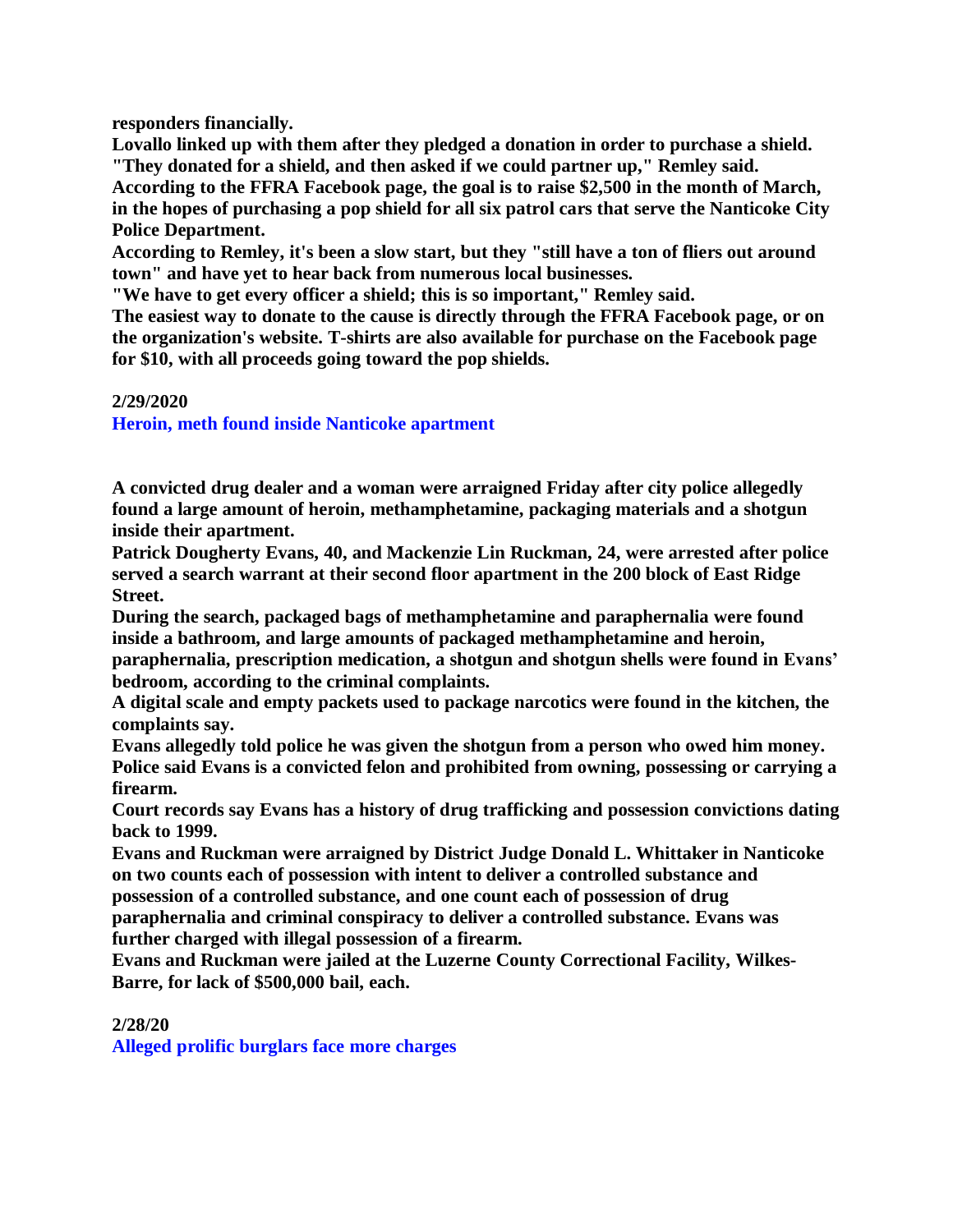**A Nanticoke pair already charged in a prolific five-month burglary spree was hit Thursday with new charges alleging they burglarized two more properties in Newport Twp. William D. McDowell, 32, and Erika M. Bowersox, 28, are accused of burglarizing unoccupied homes at 11 E. Enterprise St. and 31 E. Enterprise St. on Dec. 26. According to the complaint, they — along with another couple who have not yet been charged in the burglary — entered the properties and stole more than \$4,792 worth of property. The stolen goods included a \$1,759 Honda generator, a \$418 air compressor, numerous saws and other tools, and several gas-powered toy cars worth \$700, according to the complaint.**

**Police have now charged Bowersox and McDowell in six cases covering a burglary spree that stretched from September to January.**

**One alleged accomplice, Nanticoke resident Nicholas Jamilowski, 29, has been charged in two of the cases as well.**

**Meanwhile, Bowersox, who is now facing a total of 17 burglary charges — plus related offenses — is being held at the Luzerne County Correctional Facility with bail set at a combined \$645,000.**

**McDowell is now facing 18 total burglary counts, plus related offenses, and is being held without bail.**

## **2/20/2020**

**Nanticoke arms dealer sentenced to spend 7 months in federal prison**

**A Nanticoke arms dealer will once again be spending time in a federal prison after admitting he illegally attempted to ship two rifle scopes to an individual in Russia in 2016. Mark Komoroski was sentenced last week after he previously entered a guilty plea on a felony count of attempting to evade export controls. He was sentenced by U.S. District Judge Malachy E. Mannion to spend seven months in a federal prison.**

**Komoroski, a former manager of D&R Sports Center on 620 Fairchild St., Nanticoke, was accused of attempting to export two of the rifle scopes to an individual in Russia in February and March 2016 without obtaining the necessary licenses required by federal law. The shop was raided by federal customs agents weeks later.**

**Komoroski was previously sentenced in 2010 to spend 32 months in prison on very similar charges, when he was accused of attempting to smuggle military equipment into Russia, including firearm magazines and scopes. He was released in late 2012.**

**In that case, authorities said they believed Komoroski had illegally exported hundreds of thousands of dollars in military equipment, including a nearly \$70,000 order for thermalimaging devices from a Moscow-based company.**

**Komoroski's co-defendant in that case, Sergey Korznikov, a Russian national who was president of the Russian company that purchased the equipment, was sentenced to six months in prison.**

**In this most recent case, Komoroski's sentencing comes after a legal debate between parties over whether the attempted shipment of the scopes constituted a national security issue, with Komorski's attorney, Al Flora Jr., arguing the scopes are also available for purchase commercially in Russia.**

**Flora filed an unopposed motion requesting Komoroski serve his sentence in the Federal**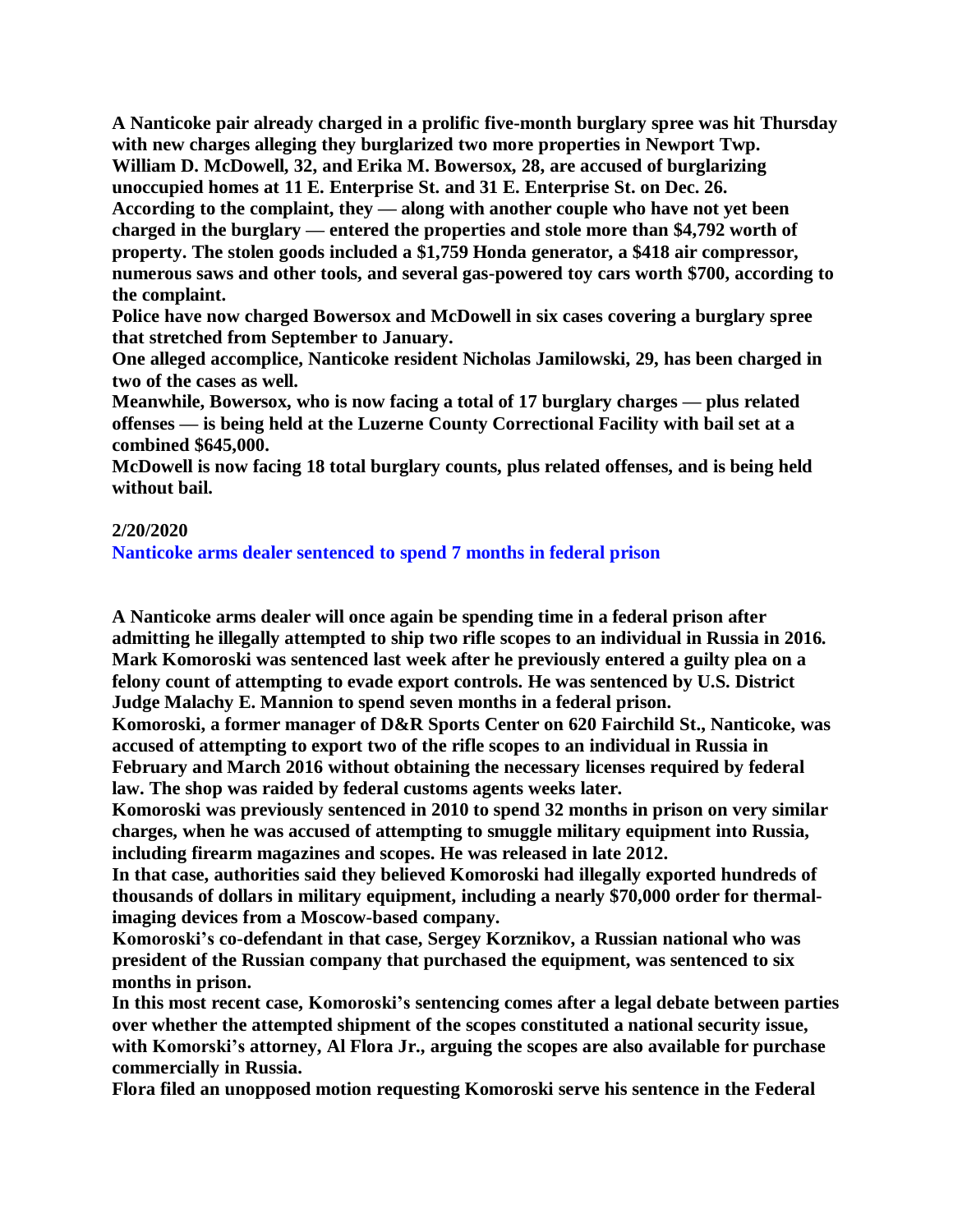**Correctional Complex at Allenwood, located partially in both Lycoming and Union counties, so he can be near his family.**

## **2/19/2020**

**Nanticoke arms dealer sentenced to prison**

**A Nanticoke arms dealer who admitted he illegally shipped two rifle scopes bound for Russia has been sentenced to serve seven months in federal prison.**

**Mark Komoroski was sentenced Friday after previously pleading guilty to a felony count of attempting to evade export controls.**

**According to the charges, Komoroski failed to obtain the required export license for shipping arms to Russia before sending the scopes — which had a total value of less than \$2,500 — to undercover agents.**

**A central issue in Komoroski's sentencing was whether he evaded national security controls with the shipment — a finding that could have resulted in him being sentenced to more than five years in prison.**

**Assistant U.S. Attorney Carlo D. Marchioli wrote in a sentencing memorandum that prosecutors did not dispute that the Export Control Classification Number for the scopes was associated with crime control.**

**"But it does not follow that the applicable control is not a national security control," Marchioli wrote. "As explained, the entire regulatory regime of the (Export Administration Regulations) is premised on national security. And indeed, all of the reasons for control listed above — including crime control — directly implicate the national security of the United States."**

**Defense attorney Al Flora Jr., however, maintained that Komoroski should get a lower sentence because the scopes did not impact national security.**

**"The attempted export of these scopes did not threaten national security because these scopes are broadly available for sale in foreign countries, including Russia," Flora wrote. On Friday, U.S. District Court Judge Malachy E. Mannion sentenced Komoroski to seven months in prison followed by two years of probation. Komoroski will also be required to pay a fine of \$1,000.**

**In a motion filed in court Tuesday, the parties request Mannion to recommend Komoroski serve his time at Federal Correctional Institution Allenwood so he can remain close to his family.**

**Komoroski, the owner of D&R Sports Center at 620 Fairchild St., was previously convicted of conspiracy to defraud the federal government after being accused of illegally selling and shipping \$247,854 worth of restricted items — rifles and related devices such as optics — to Russia, Kuwait, Germany and Japan without required export licenses.**

**In that case, Komoroski was sentenced to 32 months in prison.**

## **2/15/2020**

**Three charged in burglary spree in Nanticoke, Newport Township**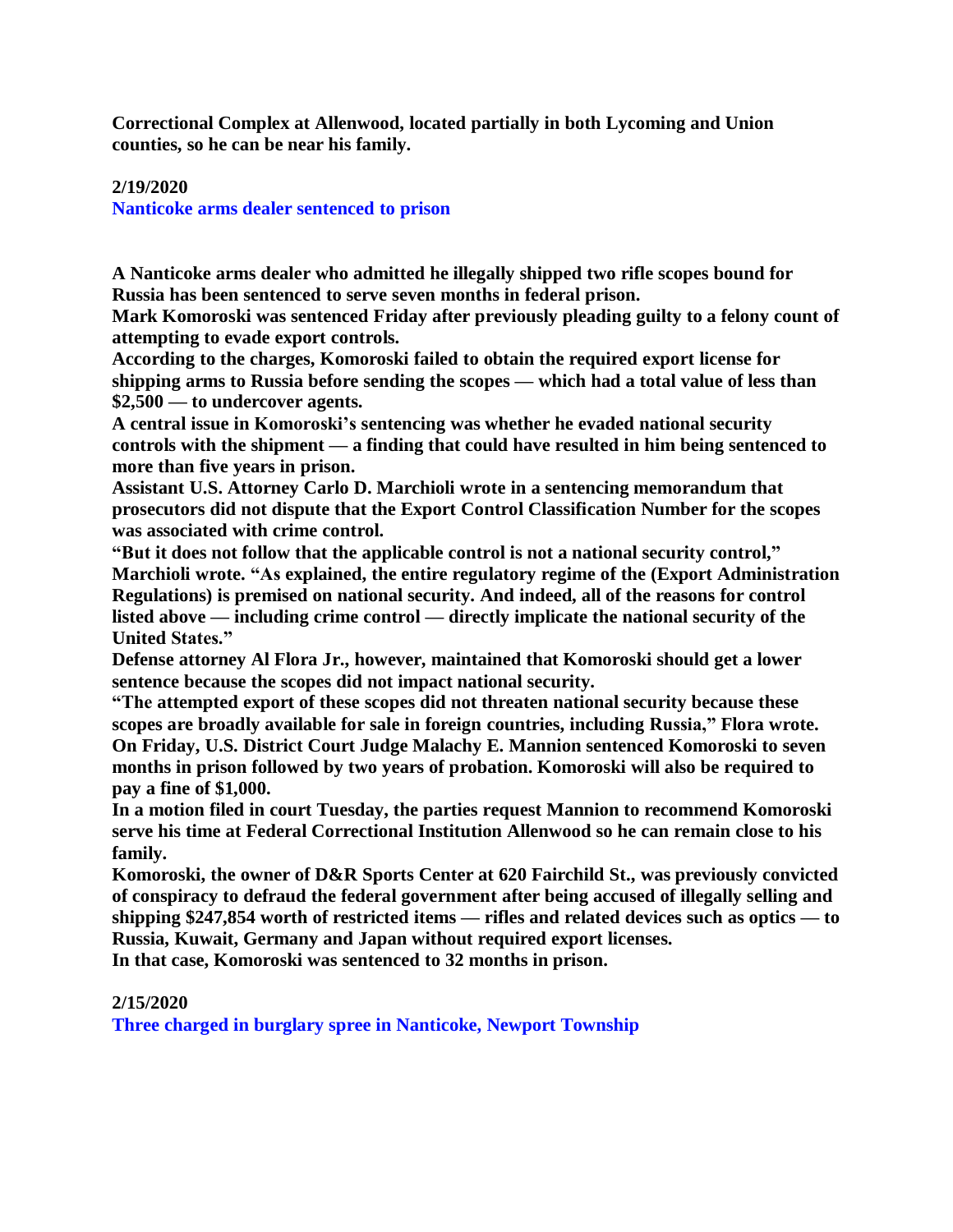**Dozens of charges were filed Friday against a trio who state and local police allege are responsible for a string of burglaries in the Nanticoke area in recent months.**

**The charges came after two of the trio were arrested last month, when police named the third individual as a person of interest.**

**William Davis McDowell, 32, and Erika May Bowersox, 28, were first arrested in January on burglary charges, but were hit with nearly 60 more charges related to a series of burglaries on Friday. Their alleged compatriot in at least one of the alleged burglaries, Nicholas Jamilowski, 29, was charged with eight counts related to his alleged role. Court records show that all three appeared before Magisterial District Judge Donald L. Whittaker on Friday for their preliminary arraignment. The criminal complaints filed against them suggest it was January's arrest of McDowell and Bowersox that led to the subsequent charges.**

**McDowell and Bowersox were first arrested in mid-January after they allegedly broke into a Noble Street home in Nanticoke, coming in contact with the home's tenant, Eric Bieski, who chased McDowell and held him until police arrived.**

**While being questioned by police, McDowell identified Bowersox as his accomplice, and Bieski later picked her out of a photo lineup. McDowell also admitted to a series of other burglaries — eventually leading to Friday's charges — implicating both Bowersox and Jamilowski.**

**According to affidavits filed by both Nanticoke and Pennsylvania State police, the trio are implicated in the following robberies:**

**• McDowell and Bowersox allegedly broke into a home on Enterprise Street in Glen Lyon in mid-January. In later interviews, McDowell and Bowersox confessed to taking various antiques, toys and Christmas decorations, totaling \$500 worth of goods stolen, along with \$100 in damage to a door frame.**

**• Bowersox and McDowell allegedly broke into other homes in the Newport Township area, including a double-block home on Robert Street, which they allegedly hit up twice, allegedly causing hundreds of dollars in damage and stealing nearly \$3,000 worth of goods. They were allegedly accompanied by other individuals, but charges have not been filed against them.**

**• McDowell, Bowersox and Jamilowski allegedly broke into a home on East Grand Street in Nanticoke sometime between late November and mid-January — the owner of the home was not home in that time frame, but reported more than \$2,157 stolen. Several items,** including a soda bottle, bottle of whisky and a bag of chips were left behind at the home. • **McDowell told police he and Bowersox had gone to the home three times, with Jamilowski coming along once. It was allegedly Jamilowski who left behind the whisky and chips, while the soda was McDowell's.**

**• Bowersox and McDowell were also accused of other break-ins around the area.**

**McDowell, Bowersox and Jamilowski will all appear before Whittaker again on Feb. 26 for their preliminary hearing. All three remain locked up at the Luzerne County Correctional Facility, Wilkes-Barre, for lack of bail, especially McDowell and Bowersox who would need to pay bail on four separate cases in order to get out.**

## **2/15/2020**

**Nanticoke man facing drug-trafficking charges James Halpin - Citizens Voice**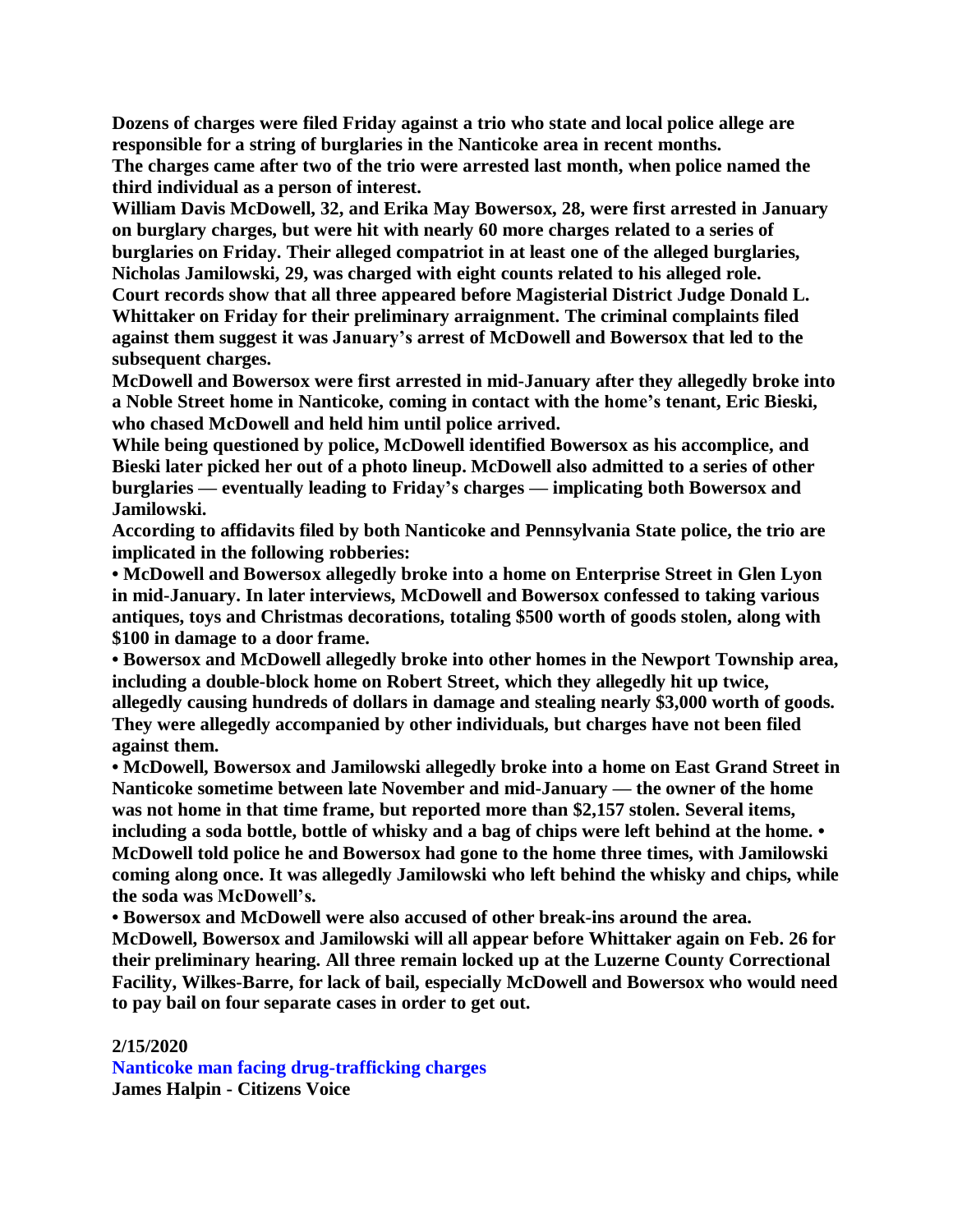**A Nanticoke man is facing drug-trafficking charges after state police say they caught him in possession of a cache of drugs during a traffic stop.**

**Police pulled over Darryl Darnell Mathis, 50, on state Route 11 in Shickshinny around 2:30 p.m. Tuesday for a traffic violation.**

**While speaking to Mathis, a trooper smelled marijuana and conducted a search, police said.**

**The search turned up crack cocaine, a white powder, methamphetamine, marijuana, Suoboxone strips, LSD, pills, a scale and \$500 in cash, police said.**

**Mathis was charged with drug trafficking, drug possession, possessing drug paraphernalia and driving with a suspended license.**

**He is free on \$15,000 bail with a preliminary hearing set for March 24.**

## **2/7/2020**

**Nanticoke man sentenced for raping young girl**

**James Halpin - Citizens Voice**

**Nanticoke man convicted of repeatedly raping a girl starting when she was 8 years old was sentenced Thursday to up to 56 years in state prison.**

**Jason Buchanan, 38, was convicted by a jury in November on charges of rape of a child, statutory sexual assault, sexual assault, aggravated indecent assault, indecent assault on a child, unlawful contact with a minor and corruption of a minor.**

**According to prosecutors, Buchanan would come into the girl's bedroom and perform sex acts. Buchanan also warned the girl not to tell anyone because he "could get in so much trouble," prosecutors said.**

**Luzerne County President Judge Michael T. Vough imposed the sentence Thursday, ordering Buchanan to serve 28 to 56 years in prison.**

**Buchanan's wife, Evalynn Buchanan, 37, pleaded no contest in November to two felony counts of endangering the welfare of a child alleging she knew about the abuse but failed to stop it.**

**She was sentenced in December to two to four years in prison.**

**2/5/2020 Nanticoke City Police Department 02-04-2020 1826 Hrs. 174 East Green Street**

**Officers responded to 174 East Green Street on a call of a disturbance. While interviewing the person(s) involved officers noticed a strong smell of burnt marijuana emitting from a common area within the building. Officers were then approached by Lerico A. BLAND AKA "SOSA" who attempted to block officers from speaking with the witnesses. While doing so officers observed suspected crack cocaine, marijuana, plastic baggies, a digital scale, a handgun magazine and ammunition within the room. BLAND then attempted to destroy the evidence and resisted arrest prior to being subdued by officers. BLAND was charged with the following:**

**Possession with intent to deliver a controlled substance**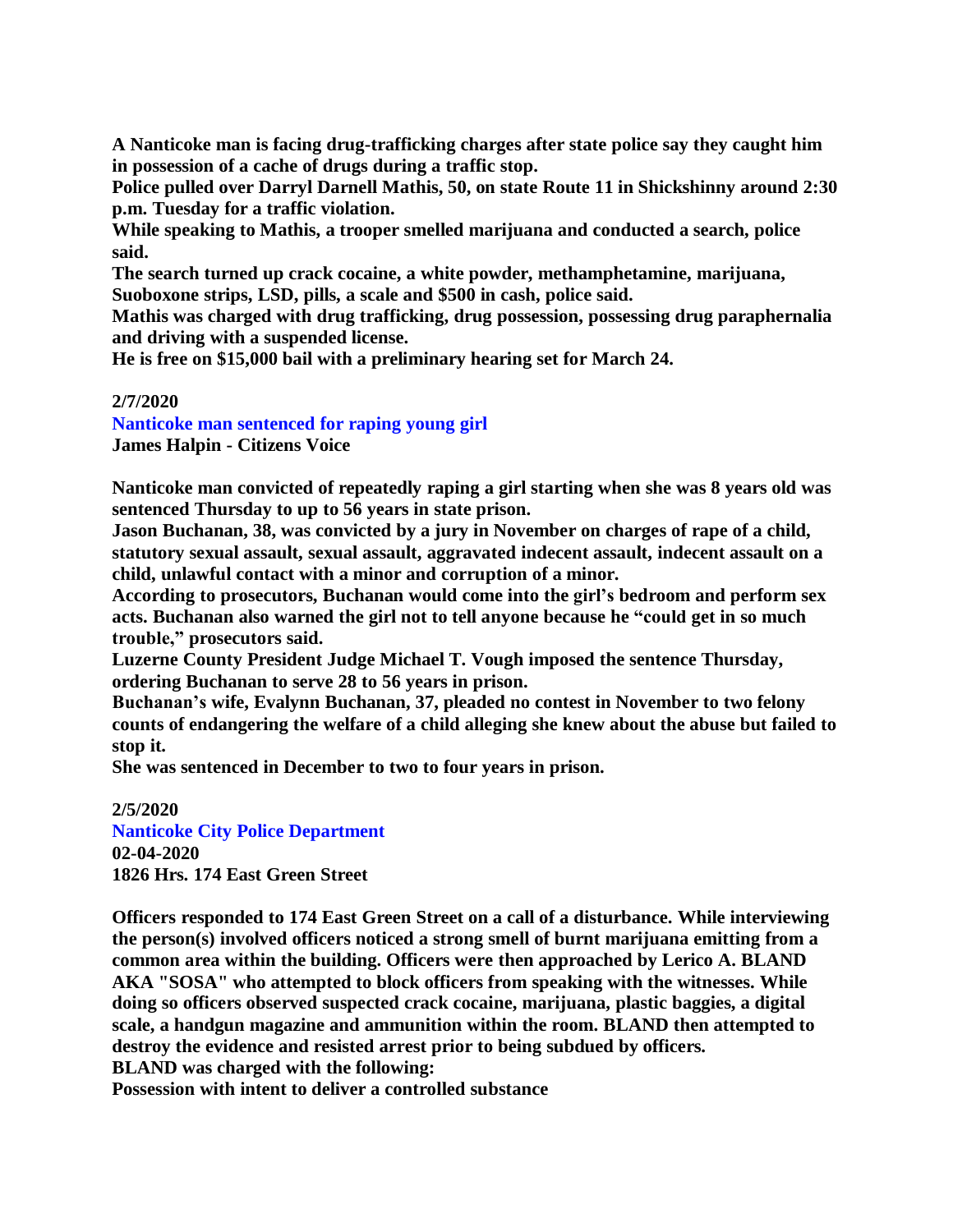**Possession of drug paraphernalia Resisting arrest Tampering with evidence BLAND was lodged at Luzerne County Correctional Facility for lack of posting \$25,000 bail.**

#### **1/29/2020**

**Illegal video gambling machines seized James Halpin - Citizens Voice**

**The Bureau of Liquor Control and Enforcement announced Tuesday that it has seized multiple illegal video gambling machines from two Luzerne County businesses. Agents removed the machines from Park Market at 30 E. Broad St., Nanticoke, and Swizzle Stick at 434 Main St., Edwardsville, on Monday, authorities said. The seizure is part of an ongoing investigation into illegal gambling.**

#### **1/28/2020**

**Nanticoke man charged in deadly crash fails to appear in court**

**A Nanticoke man accused of causing a deadly crash while driving under the influence is a wanted man after failing to appear in court Monday morning.**

**Jose Mariano Crespo Mendez, 22, was scheduled to enter a plea before Luzerne County Judge Richard M. Hughes III at 9 a.m. but was a no-show.**

**Hughes then revoked the \$50,000 bail Crespo Mendez previously posted and issued a bench warrant for his arrest.**

**Crespo Mendez is facing charges of vehicular homicide while DUI, reckless endangerment, fleeing police and DUI.**

**Prosecutors allege he killed Gerald Mosley, 72, while fleeing police trying to pull him over for traffic violations on May 24.**

**According to police, the high-speed chase began on Interstate 81 north near Exit 165 in Ashley and continued until the crash on East Main Street in Wilkes-Barre. Mosley died at Geisinger Wyoming Valley Medical Center on June 1.**

**Crespo Mendez was arrested May 24 and remained incarcerated at the Luzerne County Correctional Facility until posting bail Sept. 16.**

**Court records show that a month later, on Oct. 28, Wilkes-Barre city police cited Crespo Mendez for driving without a license and using a counterfeit inspection certificate.**

**Those cases remain inactive, with the summonses returned unclaimed, according to court records.**

**Prosecutors filed a motion to revoke Crespo Mendez's bail last week.**

#### **1/24/2020**

**Third person charged in Nanticoke burglary**

**City police arrested Nicholas Jamilowski for his alleged role in ransacking a residence on**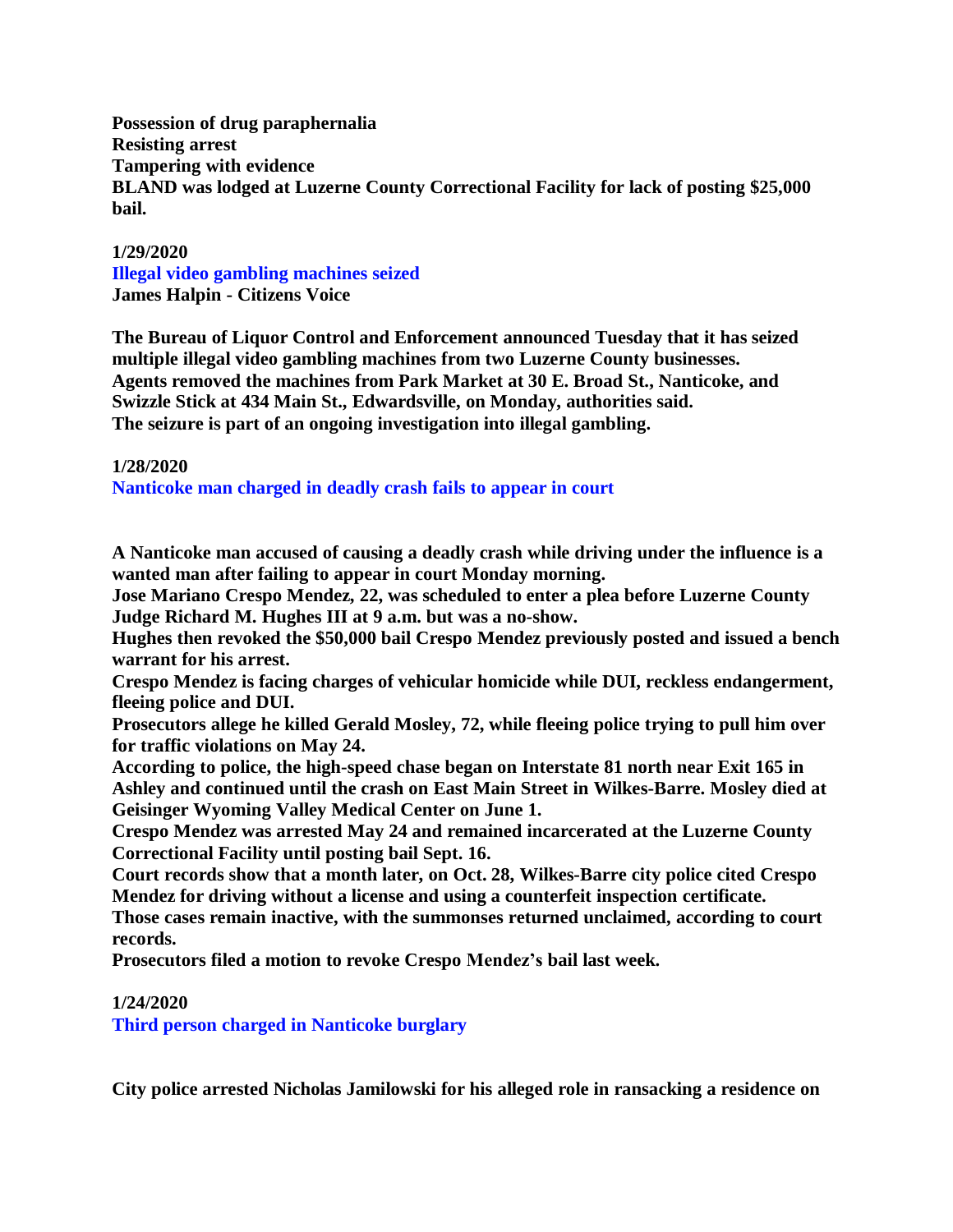**Enterprise Street earlier this month.**

**Jamilowski was deemed by police as a person-of-interest when Erika May Bowersox, 28, and William Davis McDowell, 32, were arrested on allegations they burglarized an occupied home in the 100 block of East Noble Street just after 6 a.m. on Jan. 12.**

**About 90 minutes earlier on the same day, court records say the threesome teamed up to burglarized the Enterprise Street home at about 4:41 a.m., five minutes after the homeowner left for work.**

**Surveillance cameras recorded three people loitering outside the Enterprise Street home, police said.**

**Jamilowski was arraigned Wednesday night by District Judge Joseph Spagnuolo Jr. in Plains Township on charges of burglary, criminal trespass, theft and criminal conspiracy. He was jailed without bail at the Luzerne County Correctional Facility.**

**According to the criminal complaint:**

**The homeowner left his house at 4:41 a.m. to go to work and when he returned home just before 4 p.m., he discovered his home was burglarized.**

**Police said surveillance cameras recorded three people walking around the Enterprise Street home with one person appeared to be carrying a pry bar. They were also recorded carrying boxes from the house.**

**Pry marks were found around a basement window.**

**A video game system, video games, knives and batteries were stolen from the house, the complaint says.**

**Storage containers for video games were recovered from a neighbor's yard.**

**In a related case, police arrested McDowell minutes after he allegedly burglarized the occupied home on East Noble Street. Hours later, Bowersox was arrested at her residence for the East Noble Street heist.**

**During interviews with police, Bowersox and McDowell implicated Jamilowski in the burglary on Enterprise Street, the complaint says.**

**Bowersox allegedly told police video gaming equipment sell "quick."**

**Police recovered items from Bowersox's residence on West Union Street in Nanticoke on Jan. 13.**

**Bowersox and McDowell have not been charged for the Enterprise Street burglary but have been charged for the East Noble Street burglary and for ransacking a home on East Main Street in Hanover Township on Jan. 11, court records say.**

## **1/23/2020**

**Alleged Nanticoke bank robber extradited from Georgia**

**A city man was extradited from Georgia this week on an arrest warrant charging him with robbing a branch of Citizens Bank on North Market Street last month.**

**Duwan Raymond, 31, last known address as West Noble Street, Nanticoke, is accused of passing a threatening note to a teller demanding cash on Dec. 18.**

**Raymond was captured by the U.S. Marshals Fugitive Task Force in Riverdale, Ga., on Jan. 8. He was extradited to Luzerne County on Tuesday.**

**According to the criminal complaint:**

**Raymond entered the bank and passed a note to a teller demanding \$100s, \$50s and \$20s**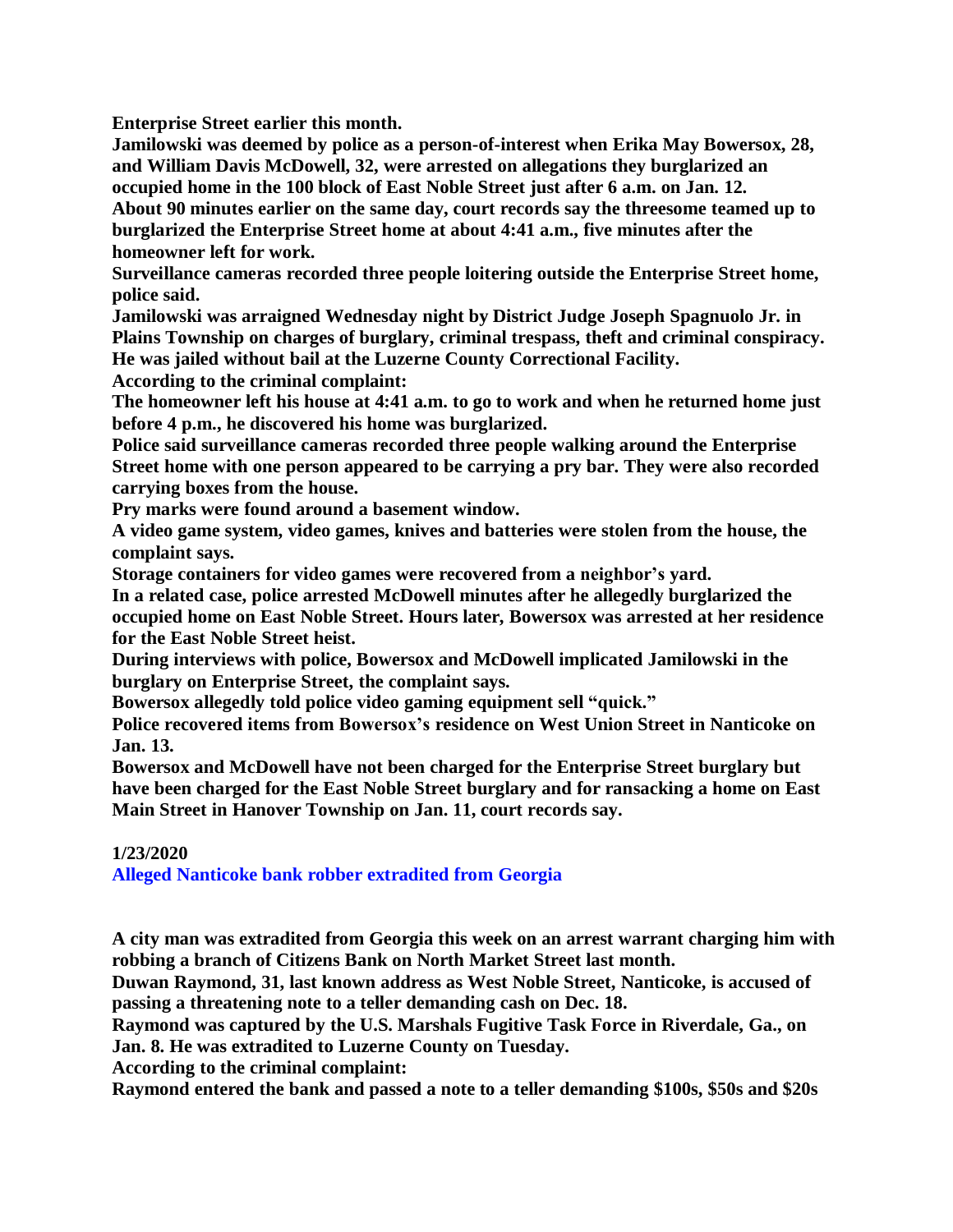**with instructions to the teller to only use her left hand or she would die. The teller told police Raymond made motions with his hands to indicate he had a weapon in his pocket.**

**When the teller attempted to alert others, Raymond asked her if she wanted to die, the complaint says.**

**Raymond fled the bank with cash and was seen running across North Market Street behind the Nanticoke Post Office.**

**Police said Raymond ran to the Apollo Circle Apartment complex where he solicited a ride from a stranger for \$20 to drive him to the Marion Terrace Apartment Complex in Hanover Township.**

**Raymond was arraigned by District Judge Joseph Halesey in Hanover Township on two counts of robbery and one count each of theft, terroristic threats and simple assault. He was jailed at the Luzerne County Correctional Facility, Wilkes-Barre, for lack of \$200,000 bail.**

## **1/22/2020**

**Hanover Township police charge pair in string of burglaries**

**Two suspects in a string of burglaries were arraigned and formally charged on Tuesday. William McDowell, 32 and Erika Bowersox, 28, both of Nanticoke, were charged with burglary and criminal trespass after reportedly breaking into a number of homes in Hanover Township and Nanticoke City on Jan. 11 and 12.**

**According to the criminal complaint:**

**A call came in to the Hanover Township Police on Jan. 12 around 3:30 p.m. for a report of forced entry into a home at 842 E. Main Street.**

**Upon arrival, police noticed that side door to the residence had been forced open. The caller was watching the home while the homeowner was visiting friends in Florida. Police discovered a screwdriver and a small hacksaw on the sidewalk outside the property. They also noticed that the side door to the residence next door had also been open. They searched both homes but were unable to locate any suspects.**

**They did, however, locate a cell phone in the front yard of 842 E. Main St., registered to Bowersox, who was McDowell's girlfriend at the time.**

**McDowell had already been arrested in Nanticoke on Jan. 11 for a number of burglaries; after the location of her cell phone, Bowersox also was arrested by Nanticoke police. The two were arraigned in front of Judge Joseph Halesey on Tuesday morning, and charged with three felony counts each of burglary, in addition to a number of related offenses.**

**Neither McDowell nor Bowersox was able to post \$50,000 bail and were committed to the Luzerne County Correctional Facility.**

## **1/16/2020**

**Roke sworn in as new Nanticoke police chief**

**With his wife Kelly holding the Bible, and family, friends and coworkers watching from**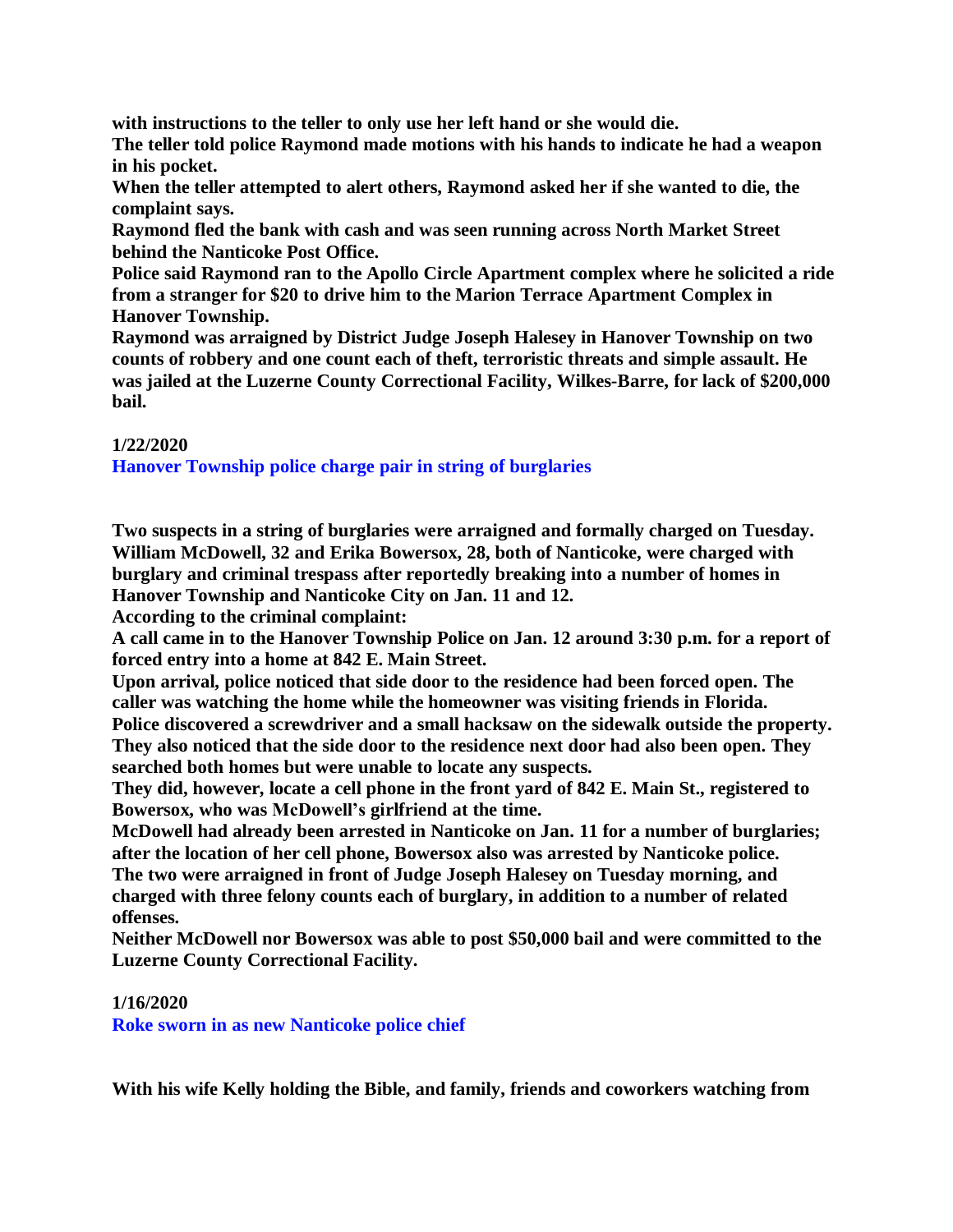**around the Nanticoke Municipal Building, Michael Roke was sworn in as the new police chief Wednesday night.**

**"It's a once-in-a-lifetime experience. That's for sure," Roke said. "We've been speaking about this now for a few months, and it's great to get to the point where we can start implementing some of our plans."**

**Kevin Coughlin, Nanticoke's newly inaugurated mayor, said Roke — previously a lieutenant — has almost 25 years of experience on the job. Although Robert Lehman has served as the interim chief since the end of August, Coughlin said Lehman's detective skills were too valuable.**

**Coughlin said Lehman and Roke were the only two who applied for the position. "He is a terrific detective," Coughlin said of Lehman. "I'd rather have someone like that out on the streets doing work for the citizens of the city."**

**Coughlin said Roke brings "a lot of energy to the job" and, as the city is going to be "coming down" on dilapidated properties, he said Roke has a lot of good ideas. Coughlin added that Roke was "assertive" and will get the job done.**

**Roke's first act as police chief was taking care of a parking violation issue right in the municipal meeting room. A concerned citizen brought up multiple parking violations in front of his home, and Roke responded by assuring the Nanticoke resident the cars would be taken care of.**

**Coughlin said watching Roke handle the issue strengthened his faith in Roke.**

**"It's one of our goals to go forward with the junk vehicles that are on properties that are problematic," Roke said. "I've spoken with the mayor since he's been inaugurated, and that's one of the things that we did do to forward the agenda."**

**Roke said there are plans set up to work hand-in-hand with code enforcement to address the status of properties, and he also plans to tackle the drug problem in Nanticoke. "I appreciate the confidence the mayor and council have for me," Roke said. "We're certainly going to try to move the city forward."**

## **1/13/2020**

**Police arrests two people after reported burglary**

**City police arrested two people and are looking for another person deemed a person-ofinterest in a string of Nanticoke burglaries that have taken place in recent months. William Davis McDowell, 32, and Erika May Bowersox, 28, addresses listed as homeless, were arrested after allegedly breaking into a residence in the 100 block of East Noble Street just after 6 a.m. Sunday.**

**Police allege McDowell and Bowersox entered the residence through a kitchen window. When they were confronted by the homeowner, police said McDowell and Bowersox left through a door.**

**The homeowner chased McDowell for more than a block and was held until police arrived on scene.**

**During the course of the investigation, McDowell admitted to being involved in other burglaries in recent months in Nanticoke, police said.**

**Those cases are being investigated.**